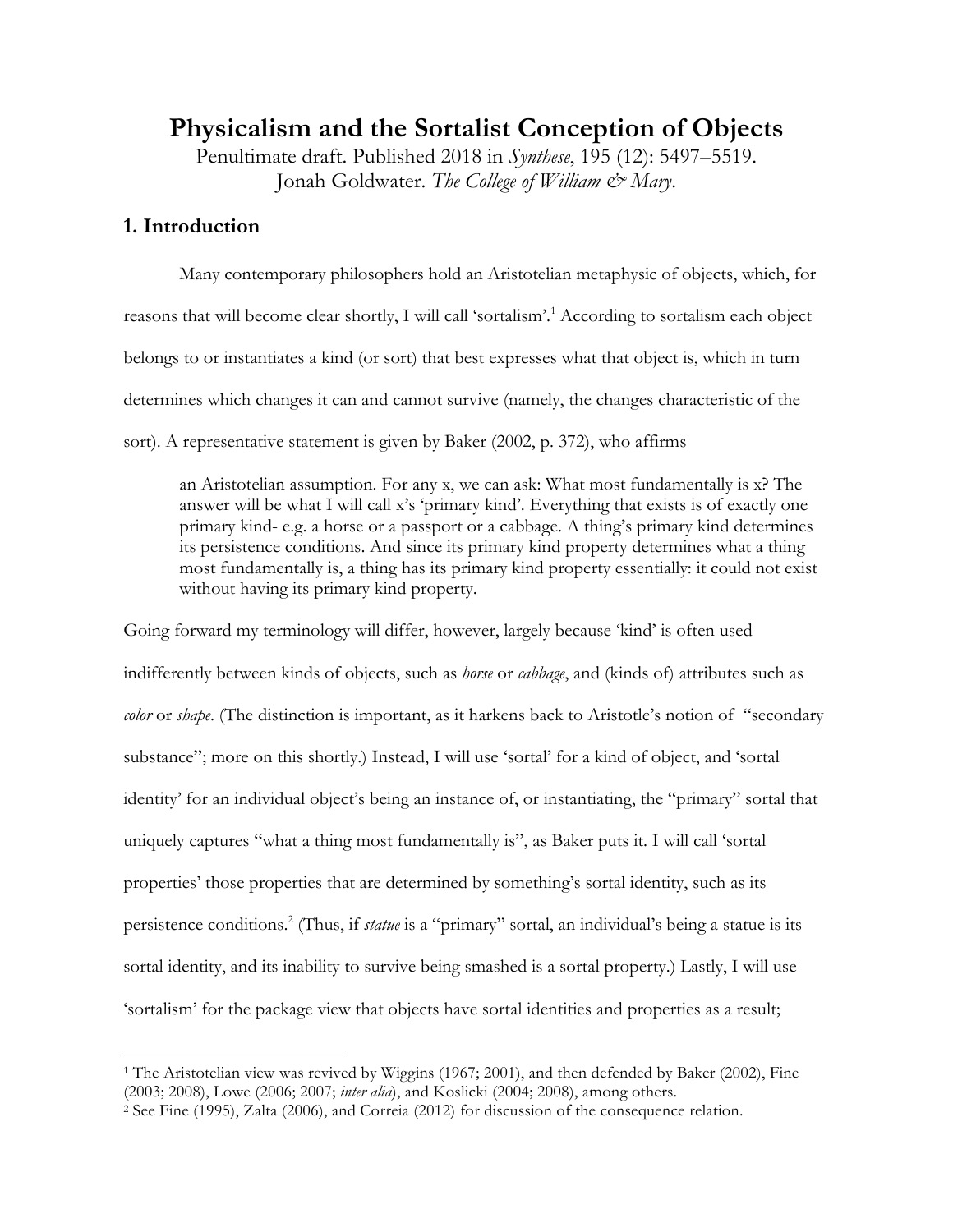according to sortalism each object belongs to or instantiates a sortal that best expresses what that object is, which in turn determines the changes it can and cannot survive.

Physicalism—the doctrine that everything is physical—is another popular metaphysical view.3 How are physicalism and sortalism related? *Prima facie* there is no inconsistency. Sortalism may even seem like a candidate for a metaphysic of material or physical objects.<sup>4</sup> Yet the appearance is misleading: in this paper I will argue that physicalism is incompatible with sortalism. My argument runs as follows.

- P1. Something is physical only if it is physically fundamental or is determined by what is physically fundamental.
- P2. Sortal identities and properties are not physically fundamental.
- P3. Sortal identities and properties are underdetermined by what is physically fundamental.
- C1. Therefore sortal identities and properties are not physical.

Assuming the argument valid, the crux, naturally, is soundness. My defense works as follows. I argue for P1 by showing the criterion of physicality it expresses falls out of a standard conception of physicalism. The argument for P2 is that taking sortal identities and properties to be fundamental is tantamount to positing Aristotelian substantial forms and concomitant formal causes- which are themselves incompatible with physicalism. My defense of P3 involves canvassing solutions to "the grounding problem", which is the problem of showing how (nonfundamental) sortal identities and properties are determined by—or grounded in— (nonsortal) physical properties. In particular I argue that extant solutions are physicalistically unacceptable or else physicalistically acceptable solutions jettison the sortalist metaphysic. As

<sup>3</sup> Traditionally 'everything' is taken to be unrestricted, though some might wish to exclude *abstracta.* I won't because, as I explain in §2, my goal in this paper concerns physicalism as it is traditionally understood. Nothing in my argument turns on this point, however, so one may restrict as one wishes. <sup>4</sup> See especially Ellis (2001; 2002) and Devitt (2008).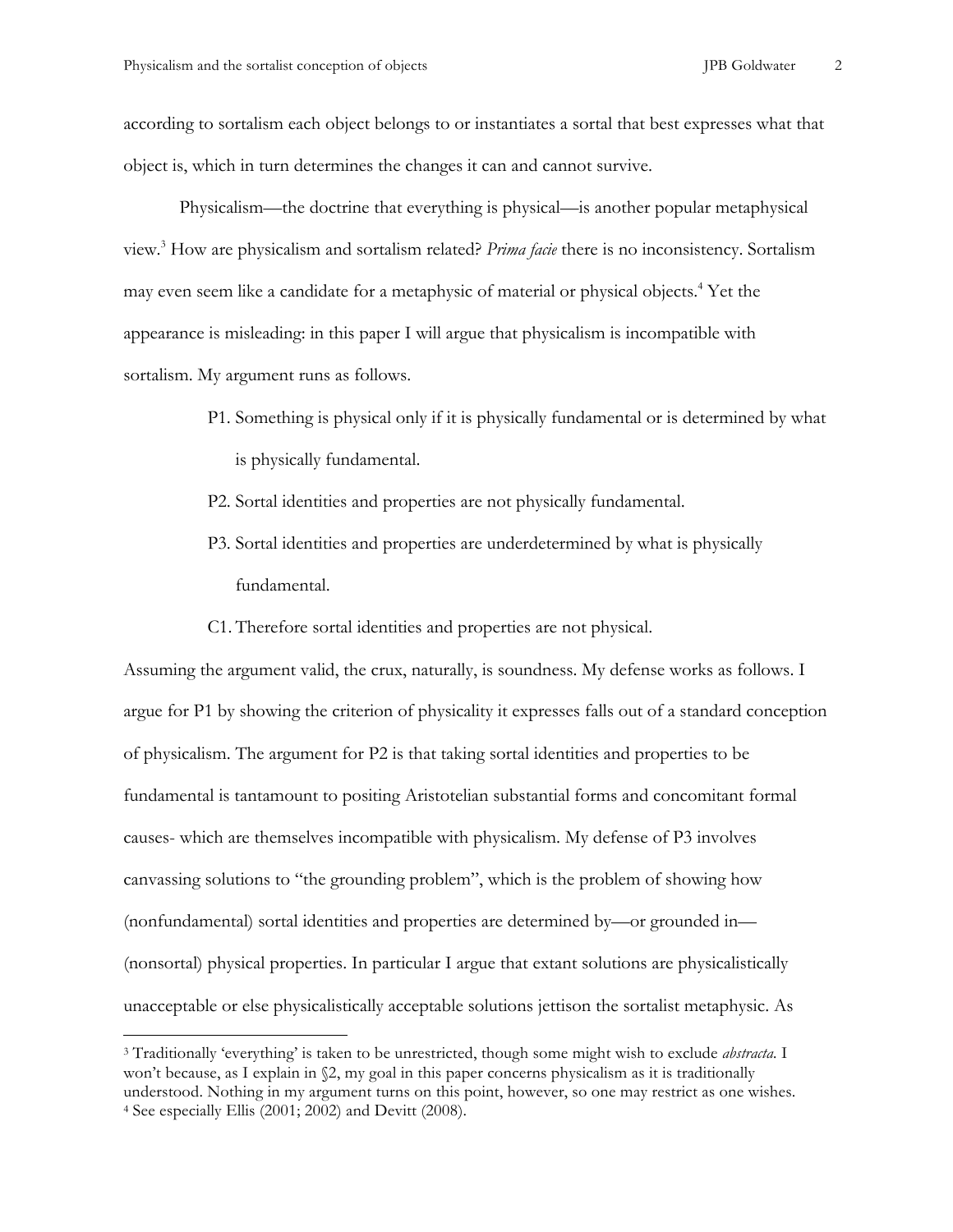sortal identities and properties are neither physically fundamental (P2) nor determined by what is physically fundamental (P3), I conclude that sortal identities and properties are not physical; physicalism is incompatible with sortalism.

### **2. P1: Fundamentality, determination, and physicality**

P1 provides a necessary condition for being physical: something is physical only if it is physically fundamental or is determined by what is physically fundamental.<sup>5</sup> This conception of physicality is orthodox, and I intend my thesis (that sortalism is incompatible with physicalism) to concern physicalism as it is traditionally understood.<sup>6</sup> So my goal in this section is simply to flesh out P1—rather than defend it against rivals—such that my subsequent arguments for P2 and P3 are properly situated. Towards that end I will clarify i) what it is to be *fundamental*, ii) what it is to be *physically* fundamental, and iii) why what's nonfundamental is physical only if it is *determined by* what is physically fundamental.

What is it to be fundamental? The intuitive idea is being primary, basic, or bedrock. Of course metaphysicians have proposed more fleshed out accounts. Space forbids any in-depth investigation of these, however, and as just noted my aim here is to work with a traditional conception of physicalism rather than defend one as philosophically best. So I will do the same for fundamentality and simply flag my assumptions. I will understand fundamentality as a lack of determination. The basic idea of determination is simple and familiar: determination is an *in virtue of* relation, i.e., a relation of *bringing about* or *being responsible for* (Audi 2012, p. 690). Determination is thus a relation of ontological priority: if x determines, is responsible for, or brings about y, then

<sup>5</sup> Because sortal identities and properties do not satisfy this necessary condition (or so I will argue), sufficiency conditions for physicality are not germane here.

<sup>6</sup> See Hellman and Thompson (1975) for a classic expression of this view, and Kim (1982), Crane (1991), Wilson (1999), Loewer (2001) for elaboration and defense. For criticism see Montero (1999; 2006).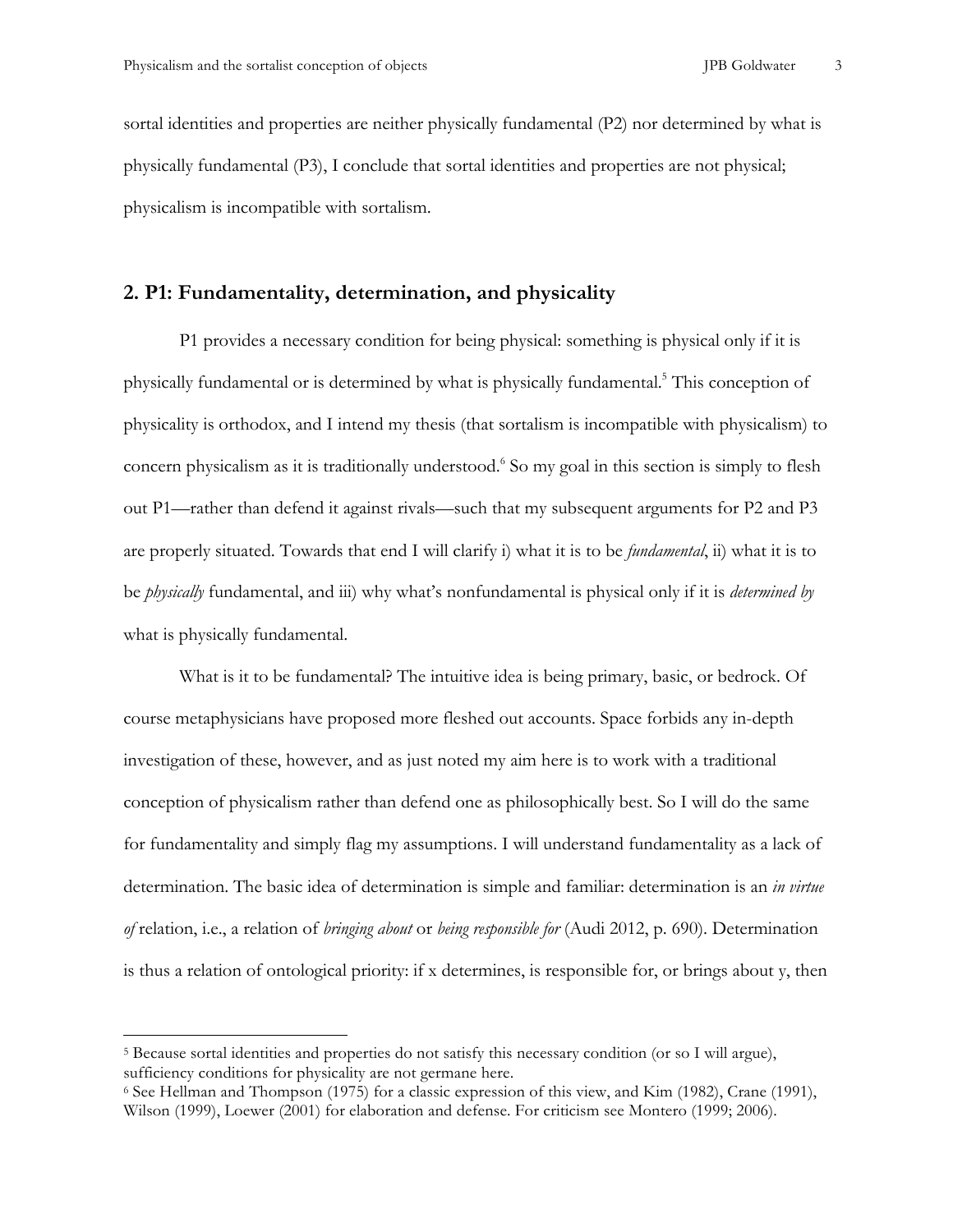x is ontologically prior to y. Because fundamentality involves being primary or basic, something is fundamental only if there is nothing ontologically prior to it. It follows that if some y is determined by some x—if some y exists or obtains in virtue or because of some x—then y is not fundamental. Conversely, some x is fundamental only if nothing determines it.<sup>7</sup>

I will assume determination is asymmetric and transitive. What other logical properties determination may have I will leave open (at least for now). Determination does have an important nonlogical property that must be emphasized here, however: determination is an explanatory relation in the robust sense of 'metaphysical explanation' made popular by Fine (2012), *inter alia*. Niceties aside, the basic idea is that if some set of facts (e.g. the chemical facts) determines some other set of facts (e.g. the biological facts) then the former (metaphysically) explains the latter. This of course renders determination sufficient for (metaphysical) explanation. I also take determination to be necessary for metaphysical explanation (even if determination is not necessary for everyday or pragmatic explanations, which likely have looser standards). If chemical facts do not determine biological facts, for example, then biological facts are not metaphysically explained by the chemical facts. It follows that fundamentality requires metaphysical inexplicability. Because something is fundamental only if it is not determined, and a lack of determination entails a lack of (metaphysical) explanation, then something fundamental is metaphysically inexplicable. This coheres with the intuitive senses of these terms: after all, if something is fundamental there is nothing more basic or fundamental that could explain it.

<sup>7</sup> Many now understand fundamentality in terms of "grounding", a relation appearing quite similar to what I've said about determination: Schaffer (2009), for instance, holds that some x is fundamental iff nothing grounds x, akin to my claim that something is fundamental iff nothing determines it. This may be because 'grounding' and 'determination' are two names for the same relation (Audi 2012 suggests as much). Others are skeptical, however (e.g. Wilson 2014). Still others have been critical of under-standing physicalism in terms of grounding (e.g. Sider 2011, ch.8, though see Dasgupta 2014 for a response). Whether such criticisms also apply to determination is not entirely clear. Nothing here turns on adjudicating these issues, however. If it turns out that grounding and determination are the same relation then of course my determination talk can be substituted with grounding talk. If there are important reasons to distinguish them then grounding should be put aside for the purposes of my discussion.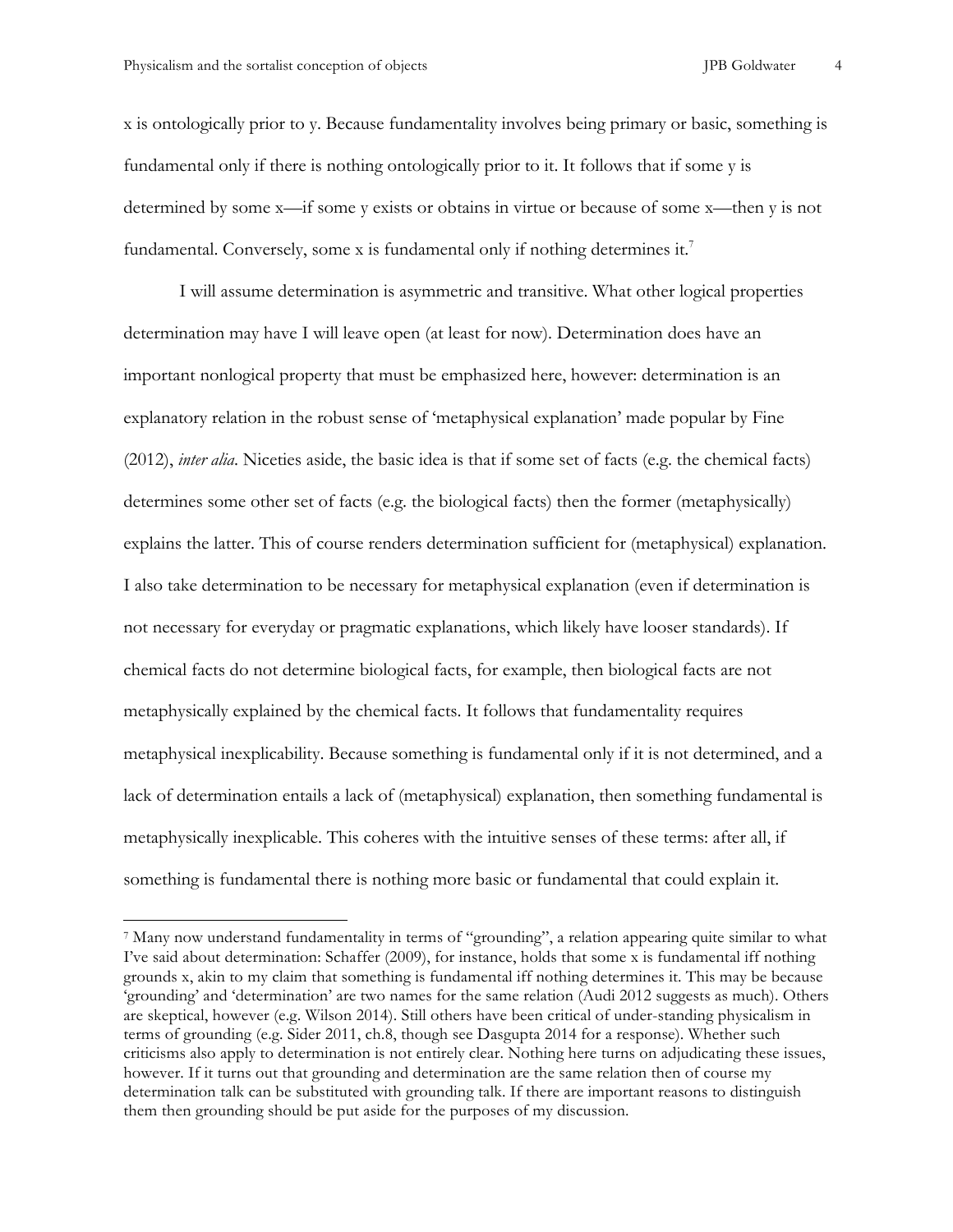Being fundamental is not sufficient for being *physically* fundamental, however. For Plato, Forms are fundamental but not physical. For Leibniz, monads are fundamental but not physical. For an idealist more generally, ideas (in a human or Divine mind) are fundamental but not physical. For Descartes, minds are fundamental but not physical. And so on. So what is it to be *physically* fundamental? One might think what is physically fundamental is whatever physics posits as fundamental. Although this is a popular conception, it is not without its problems. If being posited by physics as fundamental were sufficient for being physically fundamental then if physicists posited Cartesian minds (or Platonic Forms, or Leibnizian monads, etc.) as fundamental, then these would count as physical after all. But this is wrong: a world in which Cartesian minds (or Platonic Forms, or Leibnizian monads, etc.) are fundamental is a world in which physicalism is false. The explanation is historical (dis)continuity. Idealism, monadism, and dualism have always been opposed to physicalism (or materialism). So if it turned out that physics must posit a fundamental Cartesian mind to account for consciousness, say, this would be a concession that the historical opponents of physicalism were right after all (Wilson 2006). So just as there can be methodological constraints on what can count as physical—on the physics-based conception of physicalism something must be within the purview of physics to posit in order to count as physical (cf. Dowell 2006)—so too can there be historical constraints on what can count as physical: entities historically treated as incompatible with physicalism (or materialism) cannot count as physically fundamental (even if they exist). To be *physically* fundamental, then, something must at least be historically continuous with physicalism.<sup>8</sup>

What is it to be *nonfundamental* but physical? The short answer: to be determined by what is physically fundamental. Why determination in particular? Historical continuity again provides the answer. The physicalist's general claim is that the fundamental physical is that in virtue of

<sup>8</sup> Because I will argue that sortalism violates this condition, I will not discuss other conditions for being physically fundamental.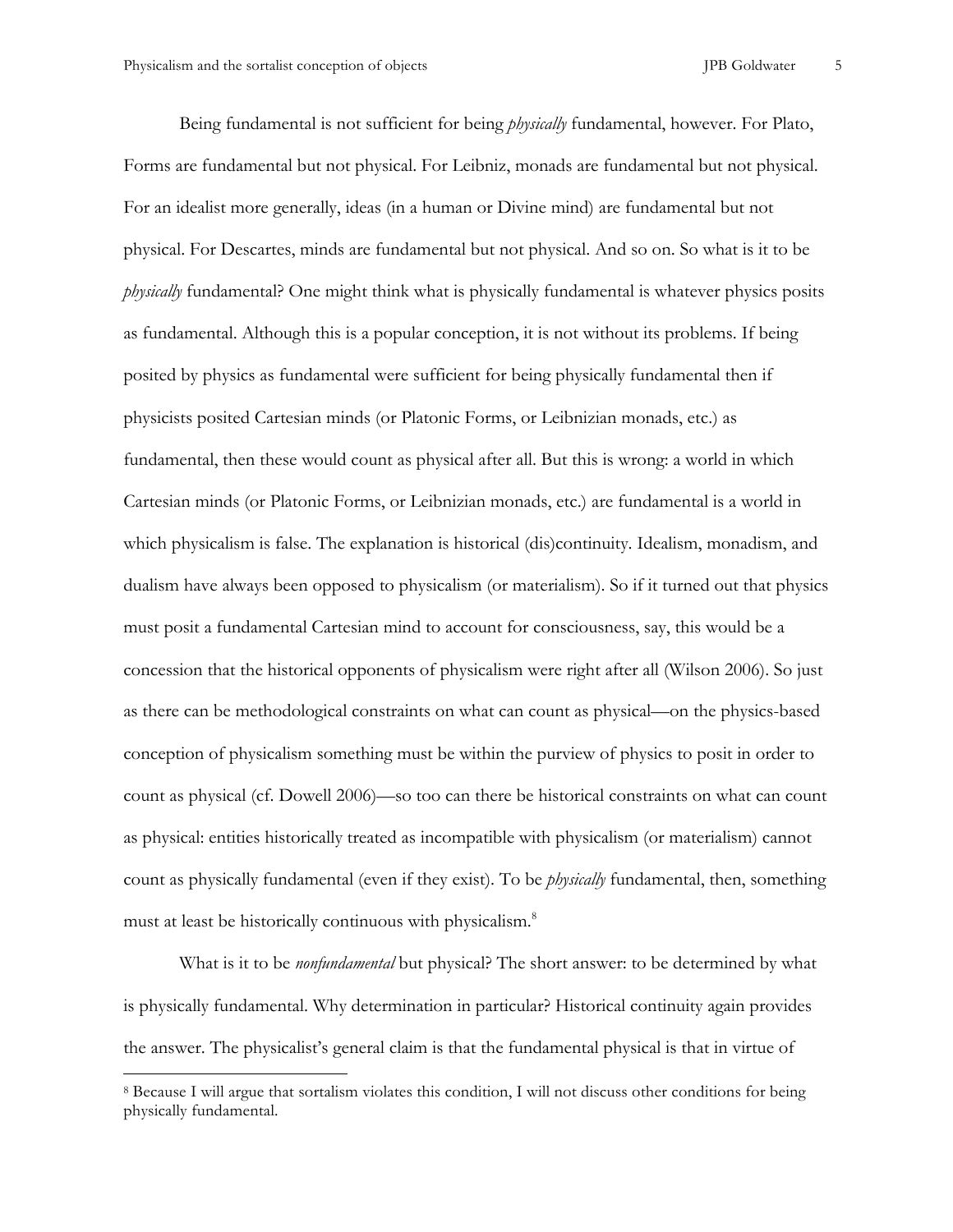which everything else is as it is. Consider three traditional opponents of physicalism: emergentism, vitalism, and mind-body dualism. Common to these is the claim that some domain—chemical in the case of the emergentist, biological in the case of the vitalist, and mental in the case of the dualist—is not fully determined, explained, or fixed by the fundamental physical. So the debate between the physicalist and her opponent invariably turns on whether the entities in question are determined by the fundamental physical. It should then be no surprise that when it was finally shown by the mid- $20<sup>th</sup>$  century that physical properties do determine chemical and biological properties, emergentism and vitalism were largely discarded.<sup>9</sup> That there remains a debate over whether mental properties are physical only confirms the claim here: because it has not yet been demonstrated to *everyone's* satisfaction just how—or whether physical properties determine mental properties, there is still a debate over physicalism about the mind.<sup>10</sup> The dialectical pattern supports the conclusion: something nonfundamental is physical iff it is determined by the fundamental physical.

### **3. P2: Sortal identities and properties are not physically fundamental**

Having explicated P1 in this section I defend P2: that sortal identities and properties are not physically fundamental. In the following section I defend P3: that sortal identities and properties are not determined by what is physically fundamental.

First a reminder of the terminology in play: I use 'sortal' for a kind of object, 'sortal identity' for an individual object's being an instance or instantiation of the unique or "primary"

<sup>9</sup> Papineau (2001, p. 20) makes a similar though weaker point. According to Papineau the success of the physical sciences through the 1950's sufficed to show only that no distinctly vital forces exist- not that determination was demonstrated. But the stronger claim is warranted: for in the absence of nonphysical or *sui generis* forces it is not clear what else could determine chemical and biological properties. And as what was being worked out was how to explain these properties in physical terms, this seems at (at least partially) tantamount to demonstrating determination. Thanks to Andrew Melnyk for discussion on this point.

<sup>10</sup> Of course, a subset of everyone—physicalists—believe this has been or will be shown shortly.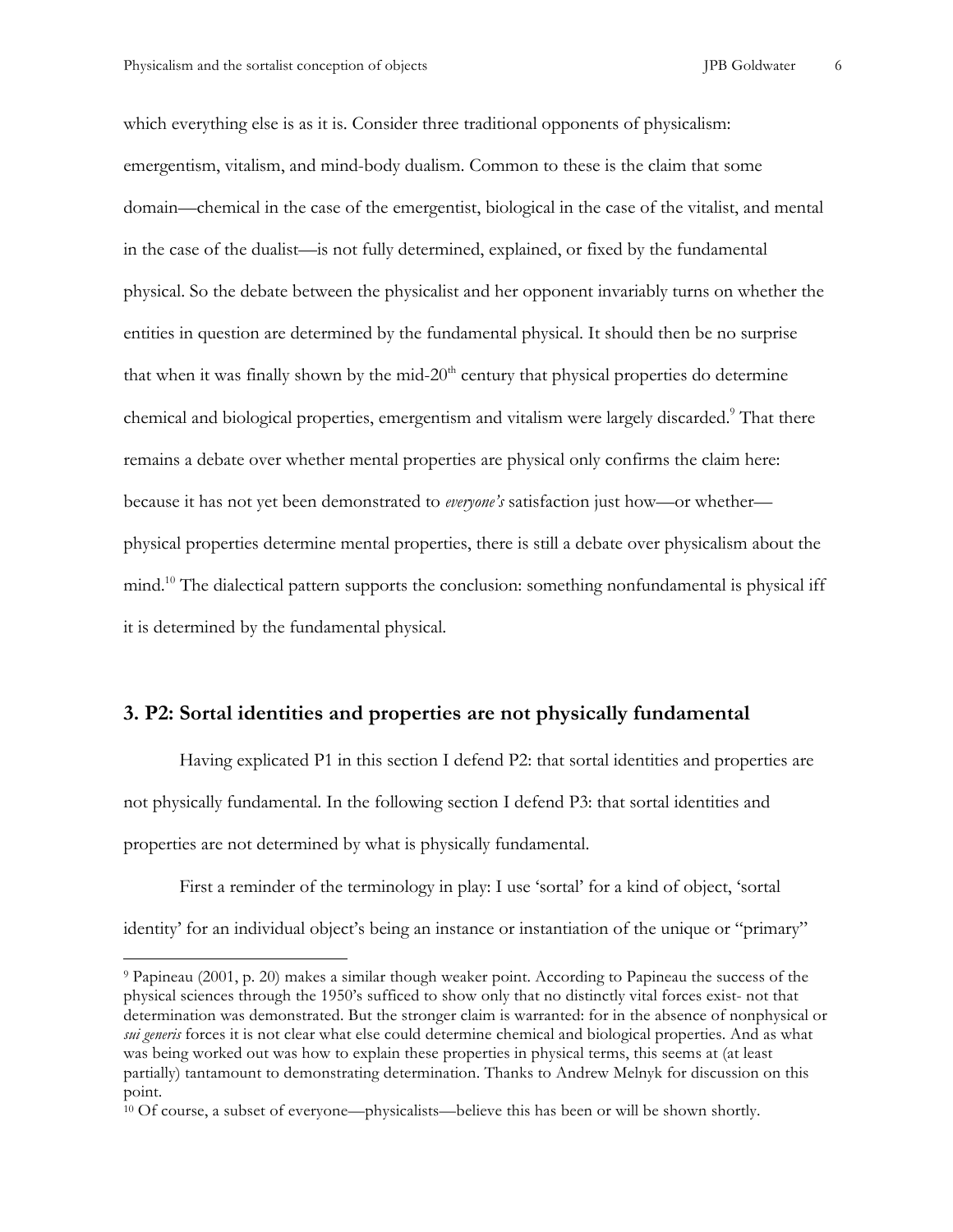sortal that best expresses "what a thing most fundamentally is", as Baker puts it, and 'sortal property' for any property that is a consequence of a sortal identity, such as something's persistence conditions. One might still be unsure as to what exactly a sortal identity is, however; is it an object, a property, or something else?<sup>11</sup> As mentioned at the outset, and to be discussed in more detail shortly, the sortalist conception of objects has an Aristotelian (and Scholastic) heritage. That heritage recognizes something that by modern standards stands somewhat uneasily between object and property, however. Recall that a sortal is a kind of object such as *horse* or *cabbage* but not a kind of attribute, such as *color* or *shape*, and that this distinction harkens back to Aristotle's notion of "secondary substance" (see especially *Categories* 2b). For Aristotle, primary substances are individuals whereas secondary substances are kinds of individuals, with qualities or attributes being features of individuals. Because they are kinds, secondary substances are predicated of, or exemplified or instantiated by, individuals. For example, 'Socrates is a human' predicates a secondary substance of a primary substance, whereas 'Socrates is snub-nosed' predicates a quality of a primary substance. Contemporary metaphysicians—though E.J. Lowe (2006) is a notable exception—tend to assume that anything predicable of an individual is a property, however, even pleonastic "properties" such as *being a horse*. <sup>12</sup> But Aristotle wouldn't think of *being a horse* as a property simply because horses are objects (substances), not properties. Because sortalism is self-consciously Aristotelian (as e.g. Baker notes), a sortal identity should be conceived of along Aristotelian lines- i.e., as something's instantiating a secondary substance rather than its bearing a quality, attribute, or property. A further difference is also worth emphasizing. Because something's sortal identity is what something most fundamentally is, on this model, a sortal identity is also unlike the instantiation of a quality or feature with respect to

<sup>11</sup> Thanks to an anonymous referee for this journal for raising this concern.

<sup>12</sup> Lowe (2006) defends the substance-kind vs. attribute-kind distinction, which he too attributes to Aristotle's *Categories*, and which he claims is generally unrecognized by contemporary metaphysicians.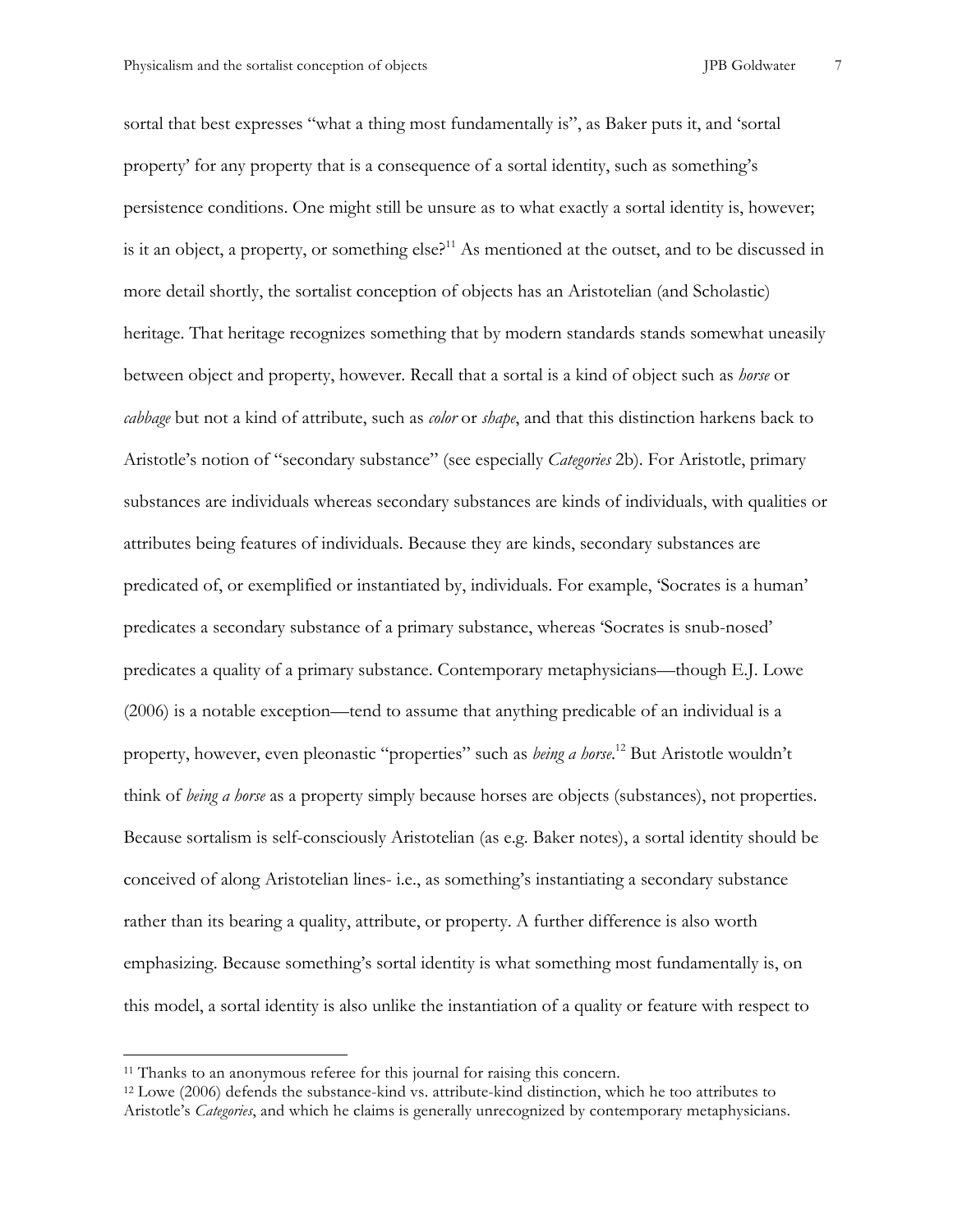uniqueness; whereas something can bear many properties it can have only one sortal identity (for the same reason it can have only one set of persistence conditions).

With this in mind I turn now to premise P2 from the outset: that sortal identities and properties are not physically fundamental.

An electron is a leading candidate for being a fundamental physical object. Having negative charge is a leading candidate for being a fundamental physical property. Electrons, of course, have negative charge (presumably as an intrinsic and essential property). What is the relationship between being an electron and having negative charge? In particular is there a priority or determination relation between an electron's sortal identity and its property of having negative charge?

Recall Socrates' famous query to Euthyphro: "Is the pious loved by the gods because it is pious, or is it pious because it is loved by the gods?" (*Euthyphro* 10a). Socrates is in effect asking whether the gods' love determines and so explains what is pious, or whether what is pious determines and so explains what the gods love. Realizing that "Euthyphro-style" questions may reveal explanatory relations of priority and determination in other contexts, several more recent metaphysicians have applied the strategy. Armstrong (2004, p. 40) asks whether an object has a property in virtue of applying a predicate, or if the predicate is applied in virtue of the object having the property. (The latter being more plausible supports realism about universals over resemblance nominalism, Armstrong argues.)<sup>13</sup> Sider (2006) and Schaffer (2009) also employ variations of this Euthyphro-style strategy. I will follow them: to defend P2 I will use a Euthyphro-style question regarding sortal identity and what I'll call 'constitutive properties', i.e., plausibly intrinsic and essential properties such as an electron's having negative charge. The question is this: is something an electron because it has negative charge (among other constitutive

<sup>&</sup>lt;sup>13</sup> Armstrong even goes so far as to claim that the Euthyphro dilemma "is in many ways the most useful dilemma in metaphysics," and that he relies on variations of it "at a number of points" (p. 40).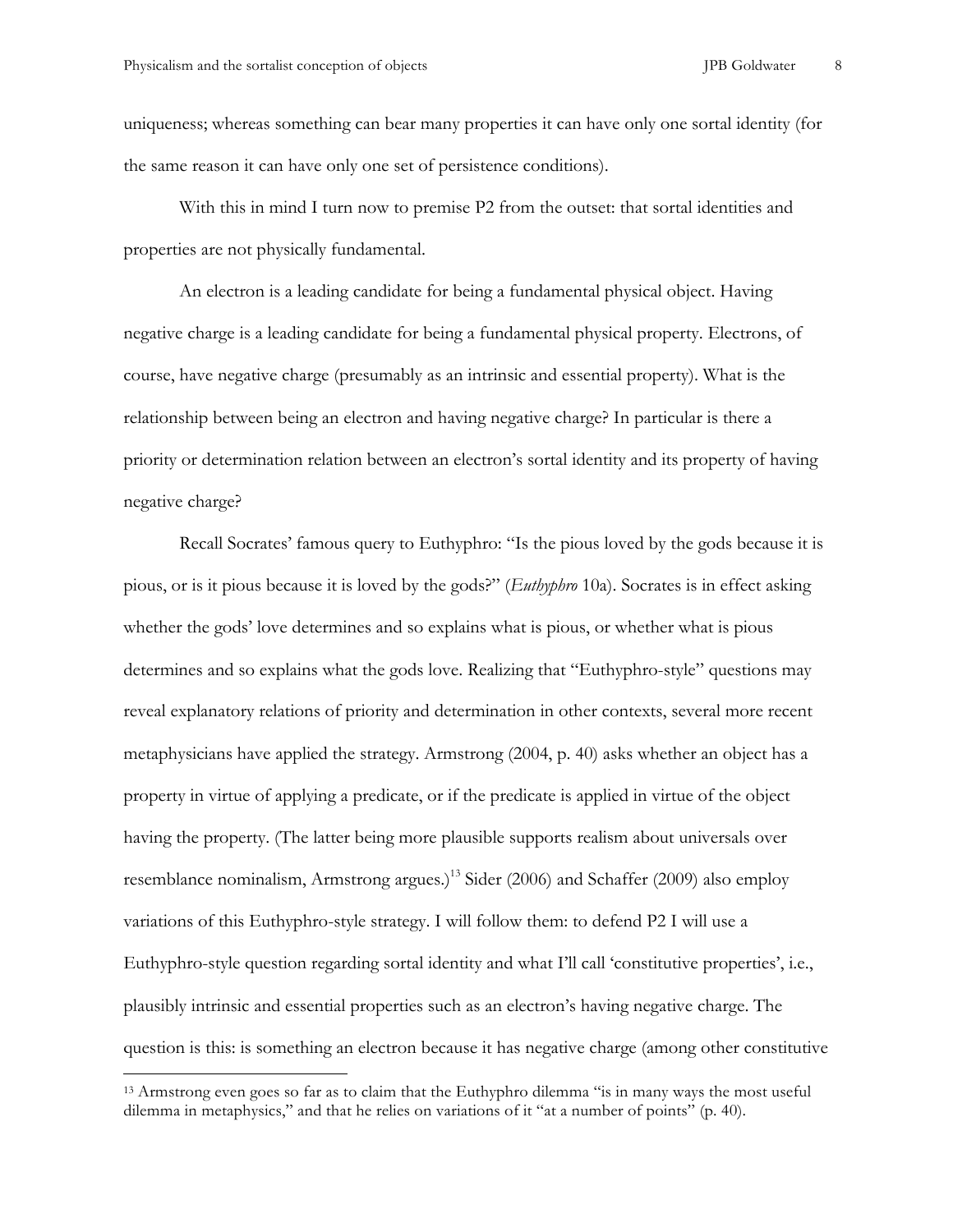properties), or does something have negative charge (among other constitutive properties) because it is an electron? Like the original I will now argue this Euthyphro question yields a dilemma.

Suppose one takes the first option: that something is an electron because it has negative charge (among other properties; though henceforth this qualification will be dropped for brevity). From here the path to affirming P2 is straightforward. To say that something is an electron *because* it has negative charge is to say something is an electron *in virtue of* having negative charge, such that having negative charge *explains* something's sortal identity as an electron. Because fundamentality requires priority and metaphysical inexplicability, as discussed above, the first Euthyphro-option treats an electron's sortal identity as non-fundamental. From here getting to P2 is simply a matter of generalizing: assuming that electrons are not relevantly different than quarks or leptons, for example, or any other object, taking the first Euthyphro-option commits one to denying that sortal identities are fundamental. So taking the first Euthyphro-option concedes P2.

Might it be, however, that having a fundamental property is compatible with its obtaining in virtue of having, or being explicable in terms of, other properties? The distance relation may seem like a good candidate—Lewis for example calls spatiotemporal relations such as distance "fundamental relations" (Lewis 1994, p. 474)—even if distance relations obtain in virtue of relata occupying certain spacetime regions.<sup>14</sup> But this is off the mark. To be fundamental something must satisfy the criteria for being fundamental; simply calling something 'fundamental' is insufficient. And even if distance is fundamental *for a relation*—i.e., prior to any other relation and so is a 'fundamental relation' in that sense, it may not be fundamental *simpliciter*. To be fundamental *simpliciter* something must satisfy the criteria for being fundamental *simpliciter*. And if

<sup>14</sup> Thanks to an anonymous referee for this suggestion.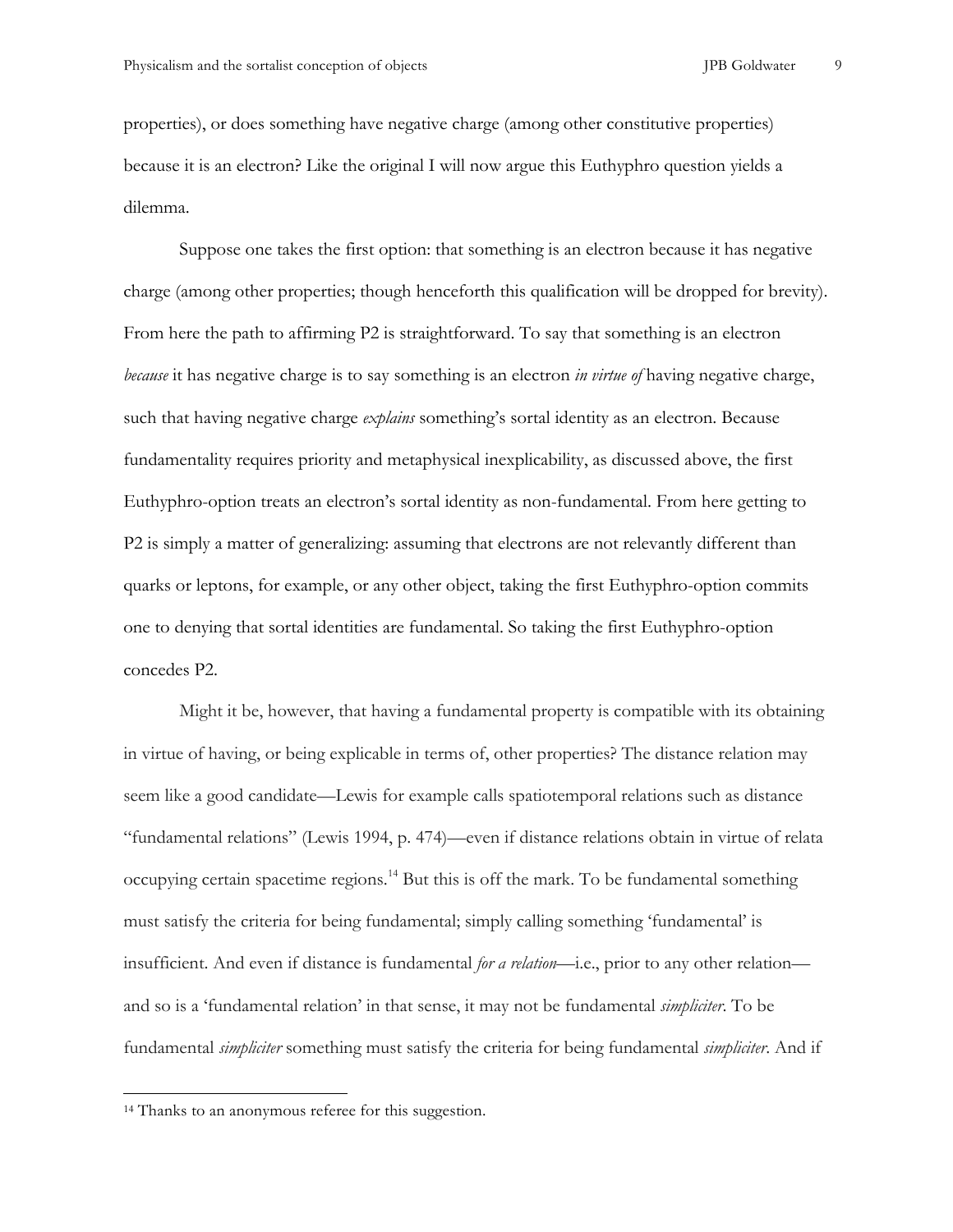indeed distance relations are derivative or obtain in virtue of something else—if some entities standing in a distance relation do so in virtue of their occupying certain spacetime regions—then by what criteria would distance be fundamental? If on the other hand one is working with a "relationalist" view of space(time) according to which distance relations do not obtain in virtue of anything then they would be fundamental but only because they satisfy the criteria in play here. So in order to show that something can be fundamental despite obtaining in virtue of something one must develop the requisite conception of fundamentality that can accommodate that. Absent such an account I will proceed with the criterial notion of fundamentality I have used thus far. And by that standard, as just argued, taking the first Euthyphro-option commits one to denying that sortal identities are fundamental. So taking the first Euthyphro-option concedes P2.<sup>15</sup>

So (to reject P2) suppose one takes the second option: that something has negative charge because it is an electron. This would make negative charge ontologically posterior to an electron's sortal identity, and would (at least) be consistent with the claim that nothing, in turn, determines an electron's sortal identity. The problem is that this option isn't available to the physicalist. Recall that being fundamental is not sufficient for being physically fundamental; some entities are precluded from being physically fundamental due to historical incompatibility with physicalism. (Cartesian minds were cited earlier as an example.) The same also goes for Scholastic substantial forms, along with their concomitant powers of formal causation. What I will now argue, however, is that by taking the second Euthyphro-option—i.e., by treating sortal identities as fundamental—one is in effect reintroducing substantial forms and formal causation at the

<sup>15</sup> One may think this first option obvious on the grounds that physicists simply define an electron as whatever has a certain mass, charge, and spin, say (thanks to an anonymous referee for this journal for the suggestion). Though I don't think matters are so simple—see my discussion in §4—this view is of course consistent with my overall defense of P2. Because my aim in this section is to explore the implications of each Euthyphro-option, however, I will temporarily put the issue aside.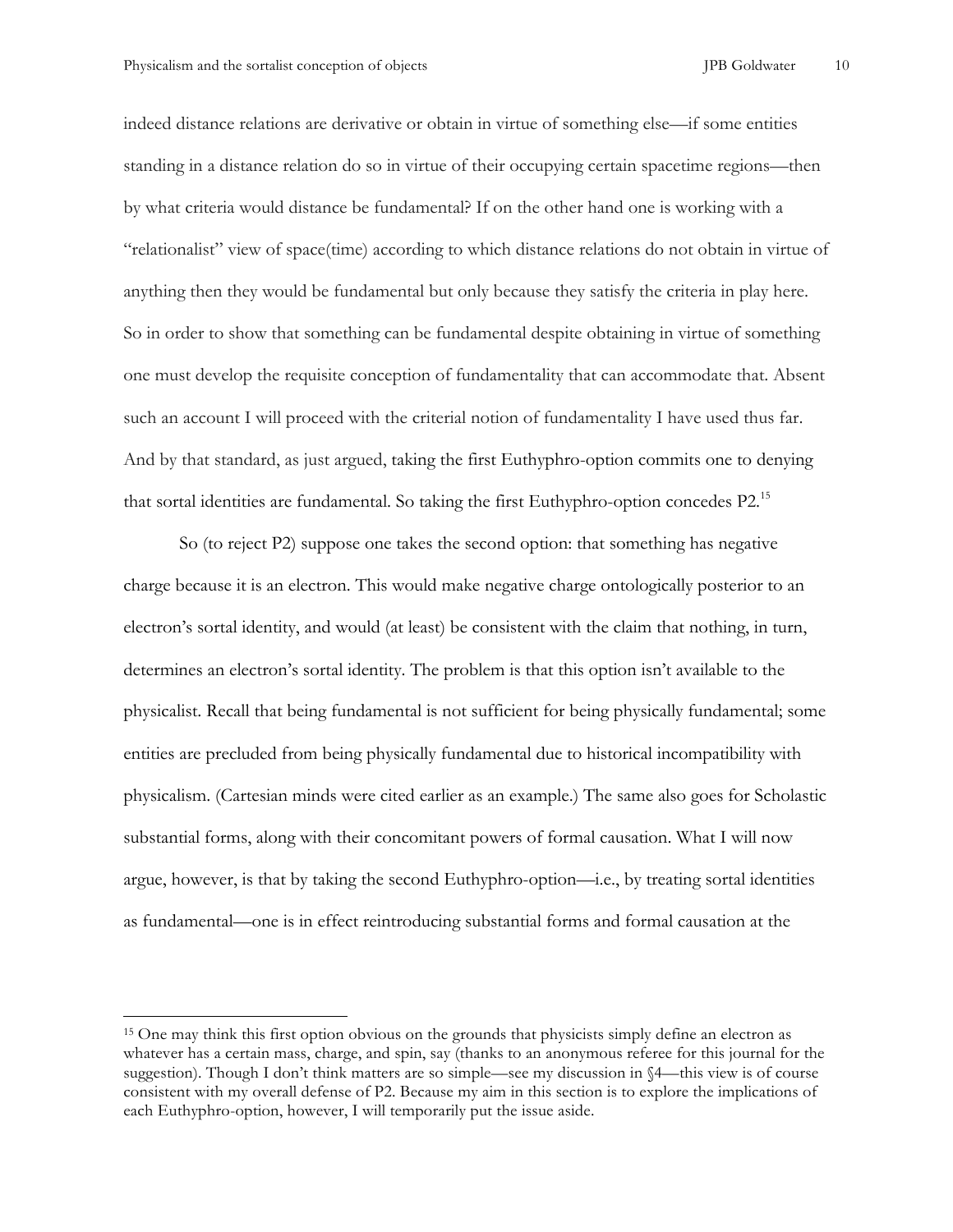fundamental level. So the physicalist cannot take the second Euthyphro-option any more than she can posit fundamental Cartesian minds.

The first step in the argument is to see why substantial forms and formal causation are inimical to physicalism. Some background is necessary here. A foundational plank in the Aristotelian-Scholastic view is that certain properties are entailed by the nature or essence of something. Because a person is (essentially) a rational animal, for example, being a person entails being rational. Also entailed by something's nature are necessary properties that are not strictly speaking part of its essence (traditionally called 'propria'). For example, people are necessarily (but not essentially) capable of humor because being capable of humor is entailed by being rational (or so the Scholastic claims). This entailment is also taken to be explanatory: being a person not only entails but explains being rational, which not only entails but explains the capacity for humor. This mode of (asymmetrical and transitive) explanation is not without metaphysical commitments, however. Being a person not only entails and explains having the capacity for humor, it also *causes* it.16 Hence the frequent invocation in these contexts of causal terms such as 'flow' and 'emanation'; a standard Scholastic claim is that the capacity for humor flows or emanates from a person's rational nature, which thereby explains it. This entailmentcum-explanation-cum-causation is called *formal causation*, and its source is the *substantial form*, i.e. the general kind of substance to which an individual substance belongs (roughly what Aristotle calls 'secondary substance', as discussed earlier). Put together, the basic picture is that an individual substance possesses a substantial form which formally causes its necessary properties, thereby explaining them (cf. Banach 2007; Hill 2007; Oderberg 2007; Pasnau 2004; 2009).

<sup>16</sup> It may help to recall that Aristotle uses the same word—'aition'—for 'cause' and 'explanation'; these concepts were inextricably linked for Aristotle and his Scholastic follows. Of course such causation is not diachronic but synchronic, though according to the Scholastic it is causation all the same.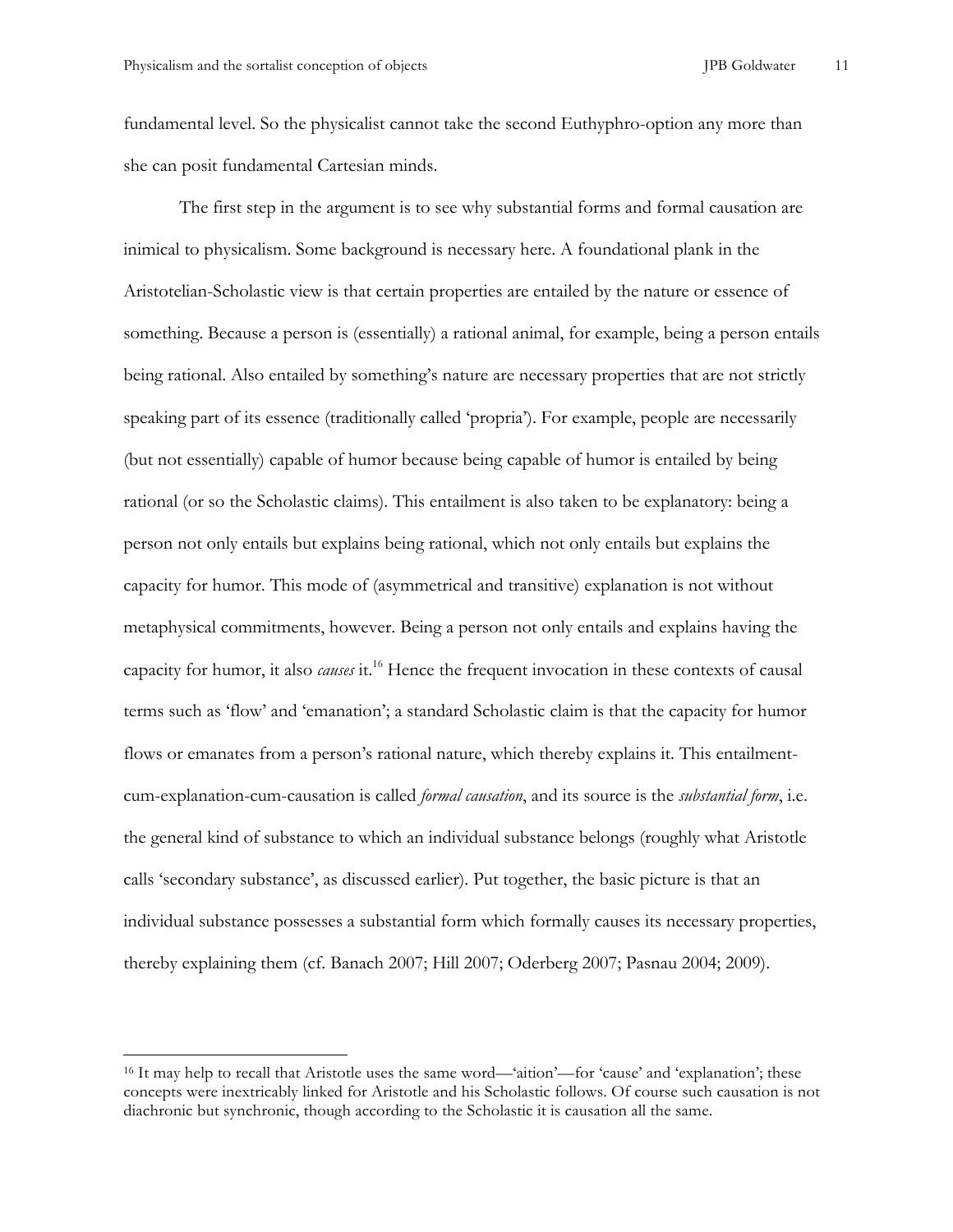That this mode of explanation struck Early Modern physicalists (materialists) as sophistic and vacuous is well-known. It should also be obvious why this was so: there is no mechanism or physically tractable process by which formal causation occurs (cf. Pasnau 2009). Claiming that properties such as the capacity for humor flow or emanate from the substantial form of humanity does not explain the mechanics of *how* such properties actually come about. So for the Early Modern materialist "explaining" man's rationality or capacity for humor as some metaphysical consequence of the substantial form of *man* is no explanation at all. Instead the Early Modern materialist explains properties such as the capacity for humor in terms of more fundamental micro properties, such as the presumed geometrical properties of corpuscles or atoms. In general materialists argued there is some material process or mechanism by which the combination and arrangement of micro properties yields macro level characteristics and capacities.<sup>17</sup> Of course this model of explanation is retained by contemporary physicalists, who in order to explain the capacity for humor, say, simply substitute the neurological or biochemical properties of the brain (and perhaps its environment) for the primary qualities of corpuscles. But it remains the case that according to physicalists (nonfundamental) properties and capacities are ultimately explained not by substantial forms at the same (macroscopic) level as those capacities but rather by lower level or more fundamental physical properties.

Now imagine the Aristotelian-Scholastic's model applied to what we would otherwise think of as the physically fundamental level. Instead of the substantial form of *person* formally causing (constitutive) properties such as rationality and a capacity for humor, we instead have the claim that the substantial form of *electron* formally causes and so explains (constitutive) properties such as having negative charge. Or we have the claim that negative charge flows or emanates from the substantial form of an electron. But this just isn't something a physicalist can say. There

<sup>&</sup>lt;sup>17</sup> Though it may well be that this was more a promissory note than something actually redeemed during the Early Modern period.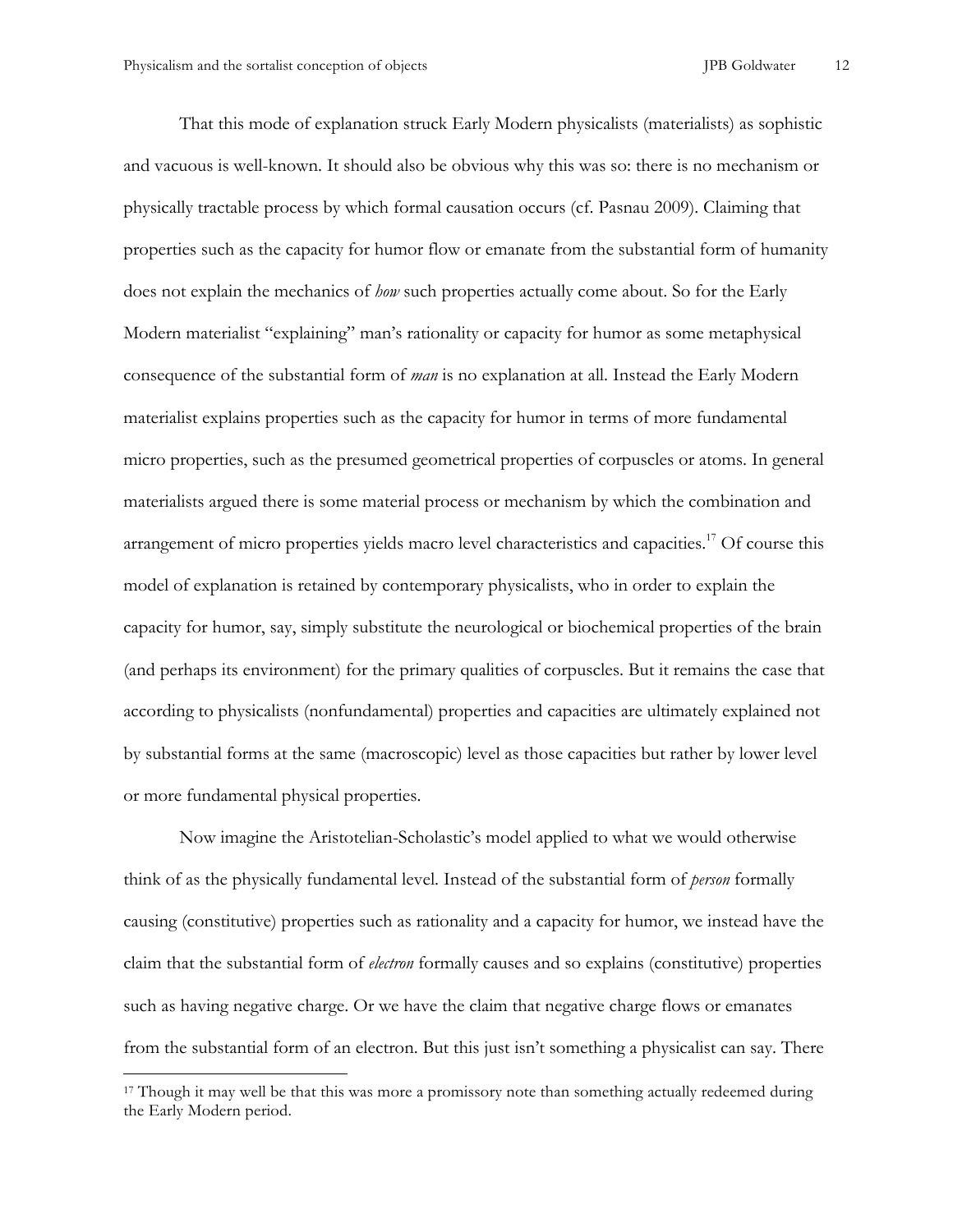is no mechanism or physically tractable process by which an electron imbues itself with charge; to talk of 'flow' or 'emanation' is to posit what materialists traditionally derided as an occult (if not meaningless) process. Yet the Aristotelian claim here just is an affirmation of the second answer to the Euthyphro-style question posed above- namely, that something has negative charge *because* it is an electron. Succinctly put, because the Aristotelian answer is incompatible with physicalism and the second Euthyphro option just is the Aristotelian answer, the physicalist cannot take the second Euthyphro option.

I should pause here to address a certain objection. I just argued that the lack of a physical mechanism by which an electron would yield unit negative charge renders the Aristotelian view (of formal causation) incompatible with physicalism. But, one might point out, the issue regarding how electrons and negative charge are related is a generic issue regarding the fundamental metaphysics of property exemplification. And in addition to the Aristotelian view there are (at least) Armstrongian states of affairs, traditional bare particular theories, bundle theories, and various property nominalisms. But none of these involve any physics-familiar mechanisms, the objector points out; there are no such mechanisms that connect up bare particulars and universals into objects or states of affairs, or that connect up tropes into "bundles", or that explain certain nominalist's primitive resemblance facts. So if the Aristotelian view is incompatible with physicalism then any metaphysics of property exemplification is incompatible with physicalism. But as this is surely wrong, the objector concludes, my argument provides no particular reason to say the Aristotelian view is inconsistent with physicalism.18

But this objection misses the mark. The Aristotelian view (of substantial forms and formal causation) is not just another view of the metaphysics of property exemplification. It is perhaps better understood as a view of property *generation*. To see this return to the question 'why

<sup>18</sup> I thank an anonymous referee for pressing an objection along these lines.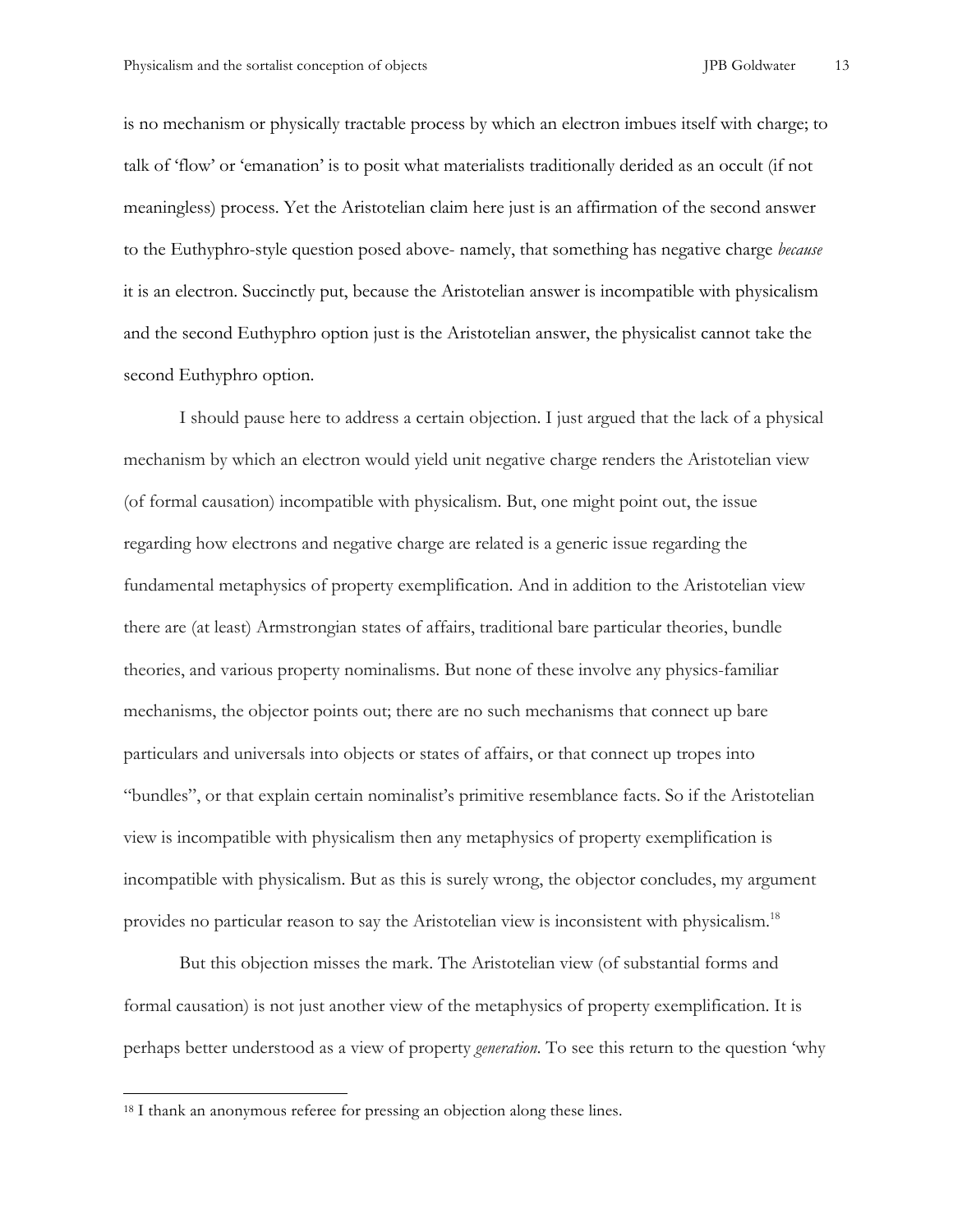is a human capable of humor?'. Note that 'because a human is a bundle of properties connected in a certain way' is not a candidate answer. Nor is 'because there is a metaphysical relation of exemplification which unites the person and her capacity for humor'. Instead, candidate answers to 'why is a human capable of humor?' include 'because the substantial form of *human* entails it' and 'because anything with xyz neurological properties (which humans typically have) can simultaneously process multiple interpretations of semantic input' (and so understand puns, say). In other words, the question 'why is a human capable of humor?' is asking for the source, cause, or genesis of that property in particular, not what holds a property and an object together (in general). And the same goes for 'why does an electron have unit negative charge?', *mutatis mutandis*. Put another way, theories of property exemplification take for granted that there is a certain object (such as a person) and a certain property (such as a capacity for humor) and then attempt to explain how they "hang together". But this is not an explanation for how something obtained a certain property in the first place, or why something has one particular property (e.g. negative charge) rather than some other (e.g. positive charge). The Aristotelian view, by contrast, is offering an explanation for how certain properties got there, i.e., how properties are generated (via formal causation or emanation), and why certain kinds of things have certain properties rather than others (because it's in the nature of the thing to be one way rather than another). But these answers are compatible with any number of views of property exemplification. In fact, one can even take for granted some particular theory of exemplification—properties are tied to substances by a special kind of metaphysical glue, say—and still wonder if it is in virtue of a sortal identity (such as an electron's) that something has a certain property (such as unit negative charge), as opposed to these being only contingently connected, or connected via a priority relation running in the other direction. So contra the objection my above argument does not in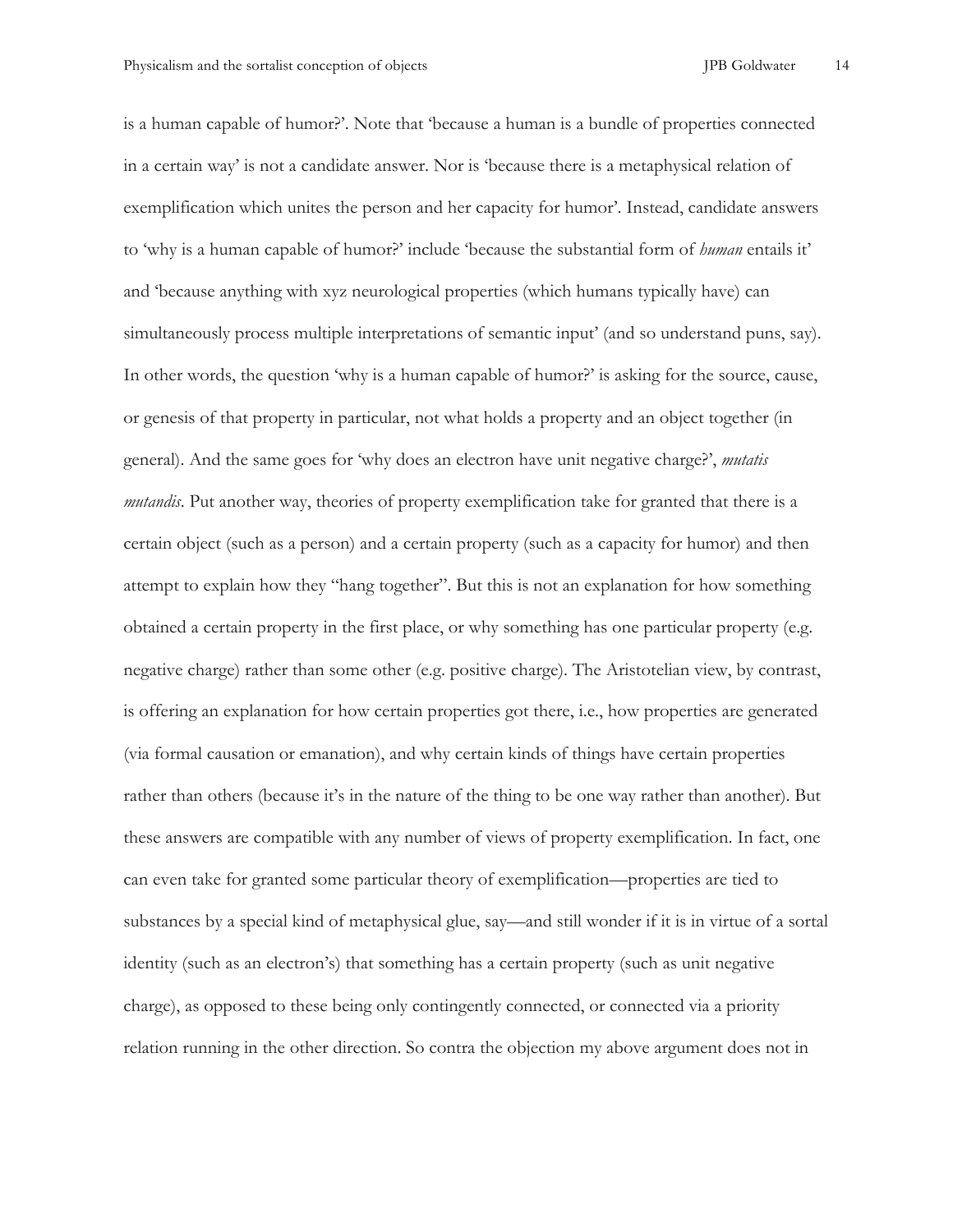fact overgeneralize; it specifically targets the Aristotelian conception and shows why it in particular is incompatible with physicalism.

Even if the Aristotelian-Scholastic conception is incompatible with physicalism, though, one might suppose one could still take the second Euthyphro option—that something has negative charge because it's an electron—but without endorsing the Aristotelian-Scholastic view that is incompatible with physicalism. One might even think this is just what contemporary sortalism allows one to do; perhaps a contemporary sortalist might defend the second Euthyphro option (the fundamentality of sortal identity) while maintaining compatibility with physicalism. But this move fails- the reason being that there is no substantive difference between historical Scholasticism and contemporary sortalism; the views are effectively equivalent, differing only in terminology. Or so I will now argue.

Consider first Grandy's (2016) summation (in the *Stanford Encyclopedia of Philosophy*) of the three "main ideas" regarding sortals. The first is that a sortal is something's essence, such that a sortal provides the fundamental or metaphysically best answer to 'what is it?' when asked of an individual. The second is that a sortal allows one to count something as one unified thing at a given time (synchronically). The third is that a sortal establishes unity and identity over time (diachronically). Consequently a sortal establishes the distinction between changes that are the creation or destruction of some substance—often called 'substantial change'—and changes something can undergo and still survive- often called 'accidental change' or 'mere alteration'.

Yet this is exactly what the Aristotelian-Scholastic says about substantial forms. To reiterate, according to the Scholastic something's substantial form is 1) what something is most fundamental or essentially (cf. Pasnau 2011 p. 551), 2) the basis of synchronic unity and identity (ibid., p. 555), and 3) the basis of diachronic unity and identity, such that the absence or presence of a substantial form is what distinguishes substantial from accidental change or "mere alteration"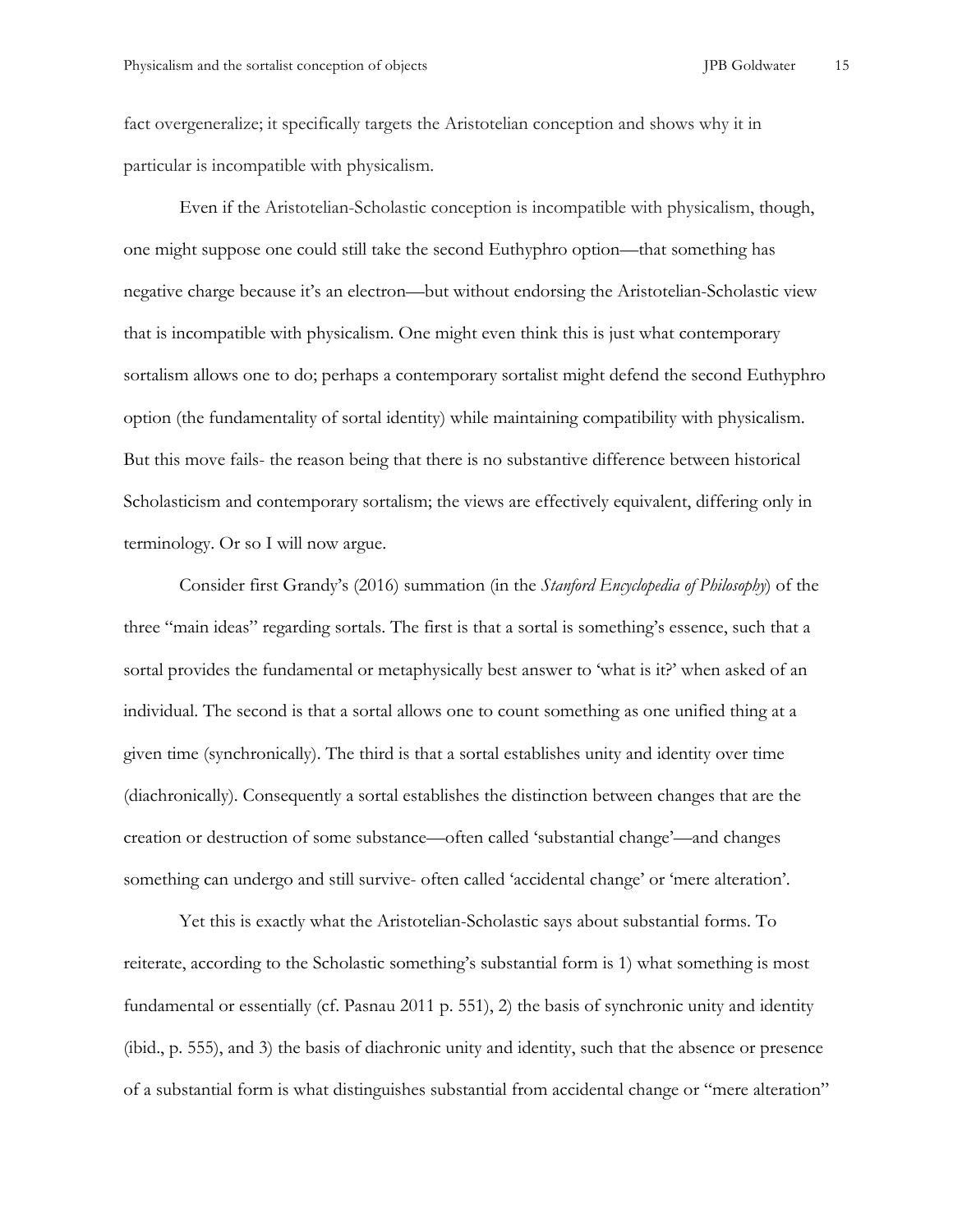(ibid., pp. 550, 557, 663, *passim*). So what should one conclude from this? One option is that sortals and substantial forms have exactly the same job description and do exactly the same work but they are distinct entities, or, perhaps, competing conceptions of how this work gets done. The second option is that contemporary sortalism just is the Aristotelian-Scholastic view but expressed with modern terminology. I find the latter option overwhelmingly more plausible, for several reasons. First, note that each view fills in the schema in exactly the same way: for natural individuals (rather than artifacts) the paradigm examples or candidates for both substantial forms and sortals are invariably familiar biological kinds (e.g., species or genera such as *human* or *horse*). Second, note that the same priority and determination claims are made by the contemporary sortalist and the Aristotelian-Scholastic; each claims that something's essence—whether substantial form or sortal—*determines* something's identity and persistence conditions, in particular those befitting something's biological kind-membership. For example recall the passage of Baker's (2002, p. 372), quoted at the outset, who affirms

an Aristotelian assumption. For any x, we can ask: What most fundamentally is x? The answer will be what I will call x's 'primary kind'. Everything that exists is of exactly one primary kind- e.g. a horse or a passport or a cabbage. A thing's primary kind determines its persistence conditions. And since its primary kind property determines what a thing most fundamentally is, a thing has its primary kind property essentially: it could not exist without having its primary kind property.

So not only does Baker invoke a determination relation between kind (sortal) identity and persistence conditions, but further note that one can seamlessly substitute 'substantial form' for 'primary kind' in this same passage with no apparent loss or change of content. Hence, consider

an Aristotelian assumption. For any x, we can ask: What most fundamentally is x? The answer will be what I will call x's [substantial form]. Everything that exists is of exactly one [substantial form]- e.g. a horse or a passport or a cabbage. A thing's [substantial form] determines its persistence conditions. And since its [substantial form] property determines what a thing most fundamentally is, a thing has its [substantial form] property essentially: it could not exist without having its [substantial form] property.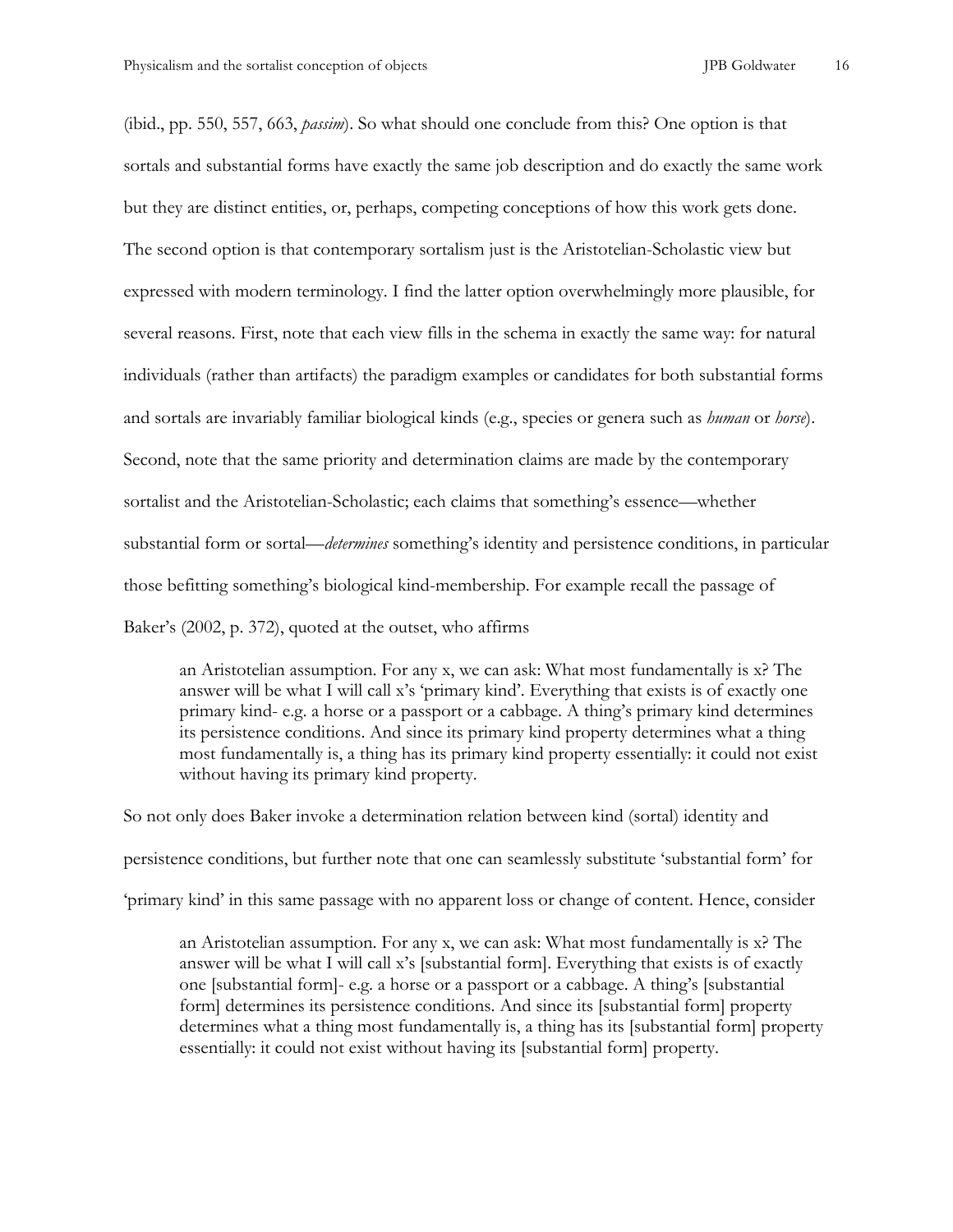Given this seamless substitution I cannot see any reason to think Baker's "primary kinds" are relevantly different from the Scholastic's substantial forms, nor that the sense by which a thing's primary kind "determines its persistence conditions" is anything other than what used to be called 'formal causation', as discussed above. Further evidence is that even Pasnau uses the same word to describe the historical Scholastic view in his monumental work on medieval metaphysics; according to Pasnau substantial forms or essences "define what a thing is, and so *determine* its identity conditions" (2011, p. 637, my emphasis). If Baker's use of 'determines' is substantively different than Pasnau's, and/or the contemporary sortalist uses 'determines' or 'is determined by' to mean something substantively different than what the Scholastic means by 'formally causes' or 'emanates from', then either Pasnau is wrong to use the word 'determines' in this context or else he's failing to make a necessary disambiguation (between 'determines' in the Scholastic sense and 'determines' in the contemporary sense). But I see no reason to think there is a substantive difference, and I see no reason to think Pasnau is mistaken or imprecise. I conclude from this that there is no substantive difference between the Scholastic view and contemporary sortalism; to accept the sortalist picture is to accept the Scholastic view but with modern terminology.<sup>19</sup>

Still, one might be tempted to think contemporary sortalists are not fully committed to "full-blown" Aristotelian-Scholasticism regarding substantial forms and formal causes.<sup>20</sup> But this objection presupposes what is at issue: namely, that there is a distinction between the contemporary and historical views, and, moreover, that the views differ in strength such that it

<sup>19</sup> Perhaps this shouldn't be surprising. After all, even Grandy notes that "many philosophers (e.g. Wallace 1965) have claimed that the notion of a sortal is the same notion as developed by Aristotle under the label 'secondary substance'"- a claim which Grandy does not dispute. Also telling is that the term 'sortal' was coined by Locke in order to discuss Scholastic notions of kind-essence (*Essay Concerning Human Understanding*, Bk.III, Ch.III, 15). Moreover, it's not a coincidence that Baker calls her own assumptions "Aristotelian", nor that the Scholastics were Aristotelians in the first place: something's substantial identity being fundamental and yielding sort-specific properties such as persistence conditions just is a basic plank of the Aristotelian worldview that Scholastics and contemporary sortalists inherited.

<sup>20</sup> I thank two anonymous referees for this journal for pressing me on this point.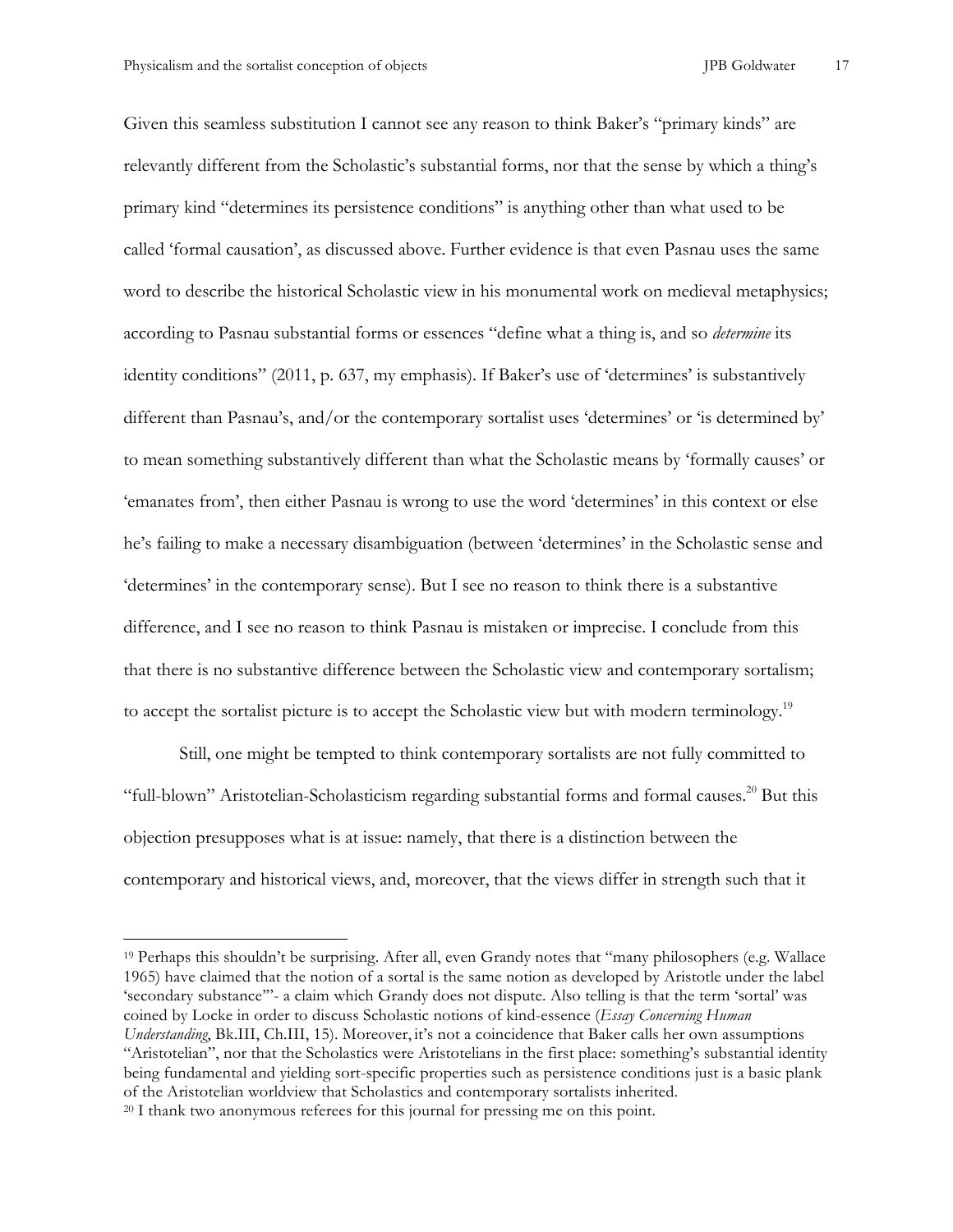creates an argumentative burden. That is, the objection presupposes a distinction between a weaker contemporary view (call it 'P') and a stronger ("full-blown") historical view (call it 'Q'), such that there is a burden to show that accepting P incurs a commitment to a further view Q which proponents of P might otherwise disavow. But this is incorrect. My claim is not that Q is some further (and stronger) view such that proponents of P might disavow Q whilst still advocating P. Instead, what I have argued is that P and Q are one and the same view, such that any apparent difference is merely notational or terminological rather than substantive or philosophical. In light of this argument I believe the onus is on she who would deny the equivalence to find a substantive rather than nominal difference.

Consider one last argument in the form of a thought-experiment. Imagine a contemporary sortalist gains access to a time-machine and travels back 500 years to discuss metaphysics with a Scholastic. Further suppose that after hearing an explanation of contemporary sortalism the Scholastic replies by saying "you seem to have captured my view precisely; I'm so glad to hear Scholasticism remains alive and well in the 21<sup>st</sup> century." Naturally, the crucial question is whether the Scholastic's impression is wrong. If it is then the sortalist should be able to explain or articulate the difference between her view and the Scholastic's. Because I can think of nothing plausible the sortalist might say here—the only candidates that come to mind are nonstarters<sup>21,22</sup>—I can only conclude that sortalism and Scholasticism are effectively equivalent.

<sup>&</sup>lt;sup>21</sup> For example, suppose the sortalist claims that unlike the Scholastic the sortalist's explanation of sortal properties by a sortal identity is not meant *metaphysically*, and in so doing she denies *any* metaphysical relation whereby a sortal identity yields a sortal property- whether formal causation or metaphysical determination or anything else. Instead, the distancing suggesting goes, sortal identities explain sortal properties in some other way (say, conceptually or logically). But if so sortalism would no longer answer my Euthyphro-style question, which queries *metaphysical* explanation and seeks to reveal *ontological*—rather than logical or conceptual—priority. (Moreover, sortalism has hitherto been understood as a metaphysical theory of sortals, not a theory about how we employ sortal concepts or vocabulary.) Consequently the sortalist must have real *metaphysical* explanation and so real *metaphysical* determination in mind. (Surely this is how Baker's passage is to read in any case.) But then if indeed the sortalist's metaphysically explanatory determination relation is different than what the Scholastic calls 'formal causation', the sortalist should be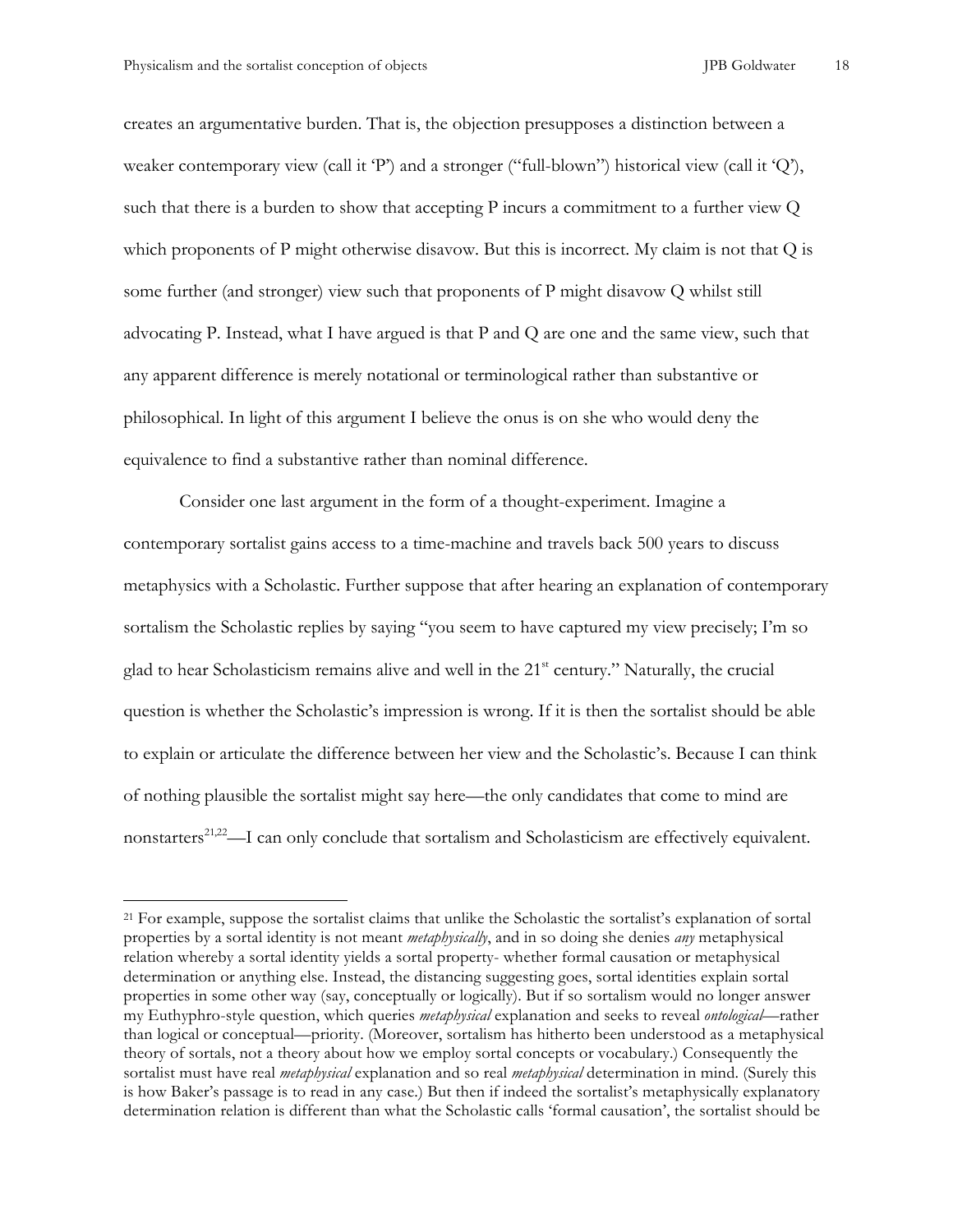So where does this leave us? Earlier I argued the second answer to the Euthyphro question—that something has negative charge because it is an electron, for example— is unavailable to the physicalist because it is the Aristotelian answer. I have now argued that contemporary sortalism provides the same answer and is in effect equivalent to the Aristotelian theory. It is therefore unavailable to the physicalist as well. So the physicalist must reject P2; for the physicalist, sortal identities and properties are not fundamental.

# **4. P3: Sortal identities and properties are not determined by the fundamental physical**

In the previous section I agued that sortal identities and properties are not physically fundamental. So to count as physical they must be determined by what is physically fundamental (per P1). Yet one might think this straightforwardly follows: for example, it may seem obvious that possessing the quantities of charge, mass, and spin characteristic of an electron determines that something is an electron. And if so then P3 is false.

This does not follow at all, however, let alone straightforwardly. Rather than determining sortal identities and properties, fundamental nonsortal physical properties *underdetermine* sortal identities and properties. A familiar example illustrates the problem. Consider a lump of clay (call

<u> 1989 - Andrea Santa Andrea Andrea Andrea Andrea Andrea Andrea Andrea Andrea Andrea Andrea Andrea Andrea Andr</u>

able to articulate the difference in conversation. Because I can think of nothing plausible the sortalist might say here I can only conclude that the views are equivalent.

<sup>22</sup> Keeping in mind the metaphysics constraint discussed in the previous note, there is one candidate which may seem plausible: viz., that the historical view advocates a teleology the contemporary view lacks. But this is no defeater either, for two reasons. First, if the contemporary and historical views are the same except for a *further* posit of teleology, then teleology is not actually a logical commitment of the shared core and so could in principle be excised by a proponent of the historical view as well. Second, note that I made no appeal to teleology in order to show that substantial forms are incompatible with physicalism; it is simply the fundamentality of sortal identity and formal causation, I claimed, that renders the Scholastic view incompatible with physicalism. So even if there are *further* or additional Scholastic views that go beyond what I've discussed that the contemporary sortalist might disavow, this is irrelevant to my argument here: as long as the contemporary and historical views overlap or are substantively identical with respect to the tenets discussed above, this is sufficient to show that the contemporary view is incompatible with physicalism for the same reason the historical view is.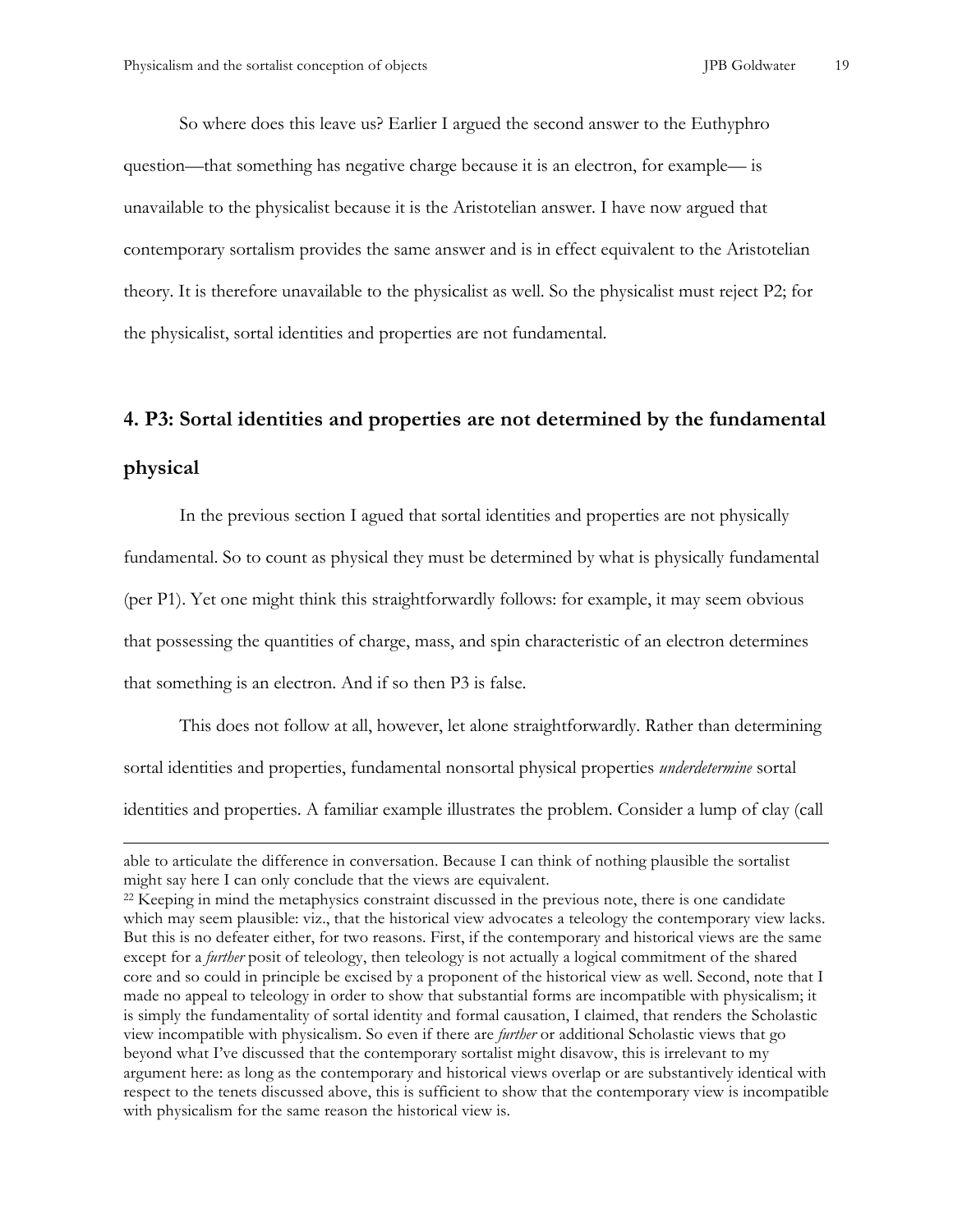it 'Clay'). It has certain nonsortal physical properties, including a particular mass, density, chemical composition, and shape (as well as relational nonsortal properties, including historical features). It is tempting to think that it is in virtue of having these properties that Clay has the sortal identity it has (viz., its being a lump of clay), as well as the sortal properties it has (such as being able to survive significant changes in shape). Matters are not so simple, however. Something might well have those same nonsortal properties yet be unable to survive significant changes in shape- namely, the statue (call it 'Statue') made from that lump of clay. Although Statue and Clay share their nonsortal features, their sortal identities and properties differ. It follows that the nonsortal properties in question do not determine—but rather underdetermine—the sortal identities and properties of Statue and Clay.

Naturally the problem threatens to generalize: if nonsortal properties in general underdetermine sortal properties then P3 is true (as I maintain). So to reject P3 the defender of physical sortals must solve what has come to be known as "the grounding problem", viz., the problem of what grounds (or determines) the different sortal identities and properties of objects such as Statue and Clay. How might the prospective physicalist-cum-sortalist achieve this? Discussions of the grounding problem do not generally concern physicalism *per se*, however. So what I will do is consider a selection of proposed solutions to see if they are of any use to the sortalist who wishes to remain a physicalist. I will argue, however, that they are not: extant solutions are either physicalistically unacceptable or else physicalistically acceptable solutions jettison the sortalist metaphysic. I conclude that sortal identities and properties are underdetermined by the fundamental physical properties (i.e., that P3 is true).

Purported solutions to the grounding problem divide into two (exclusive and exhaustive) categories: those that allow for the coincidence of numerically distinct objects (such as Statue and Clay), and those that do not. I begin with the coincidence-friendly solutions, which often employ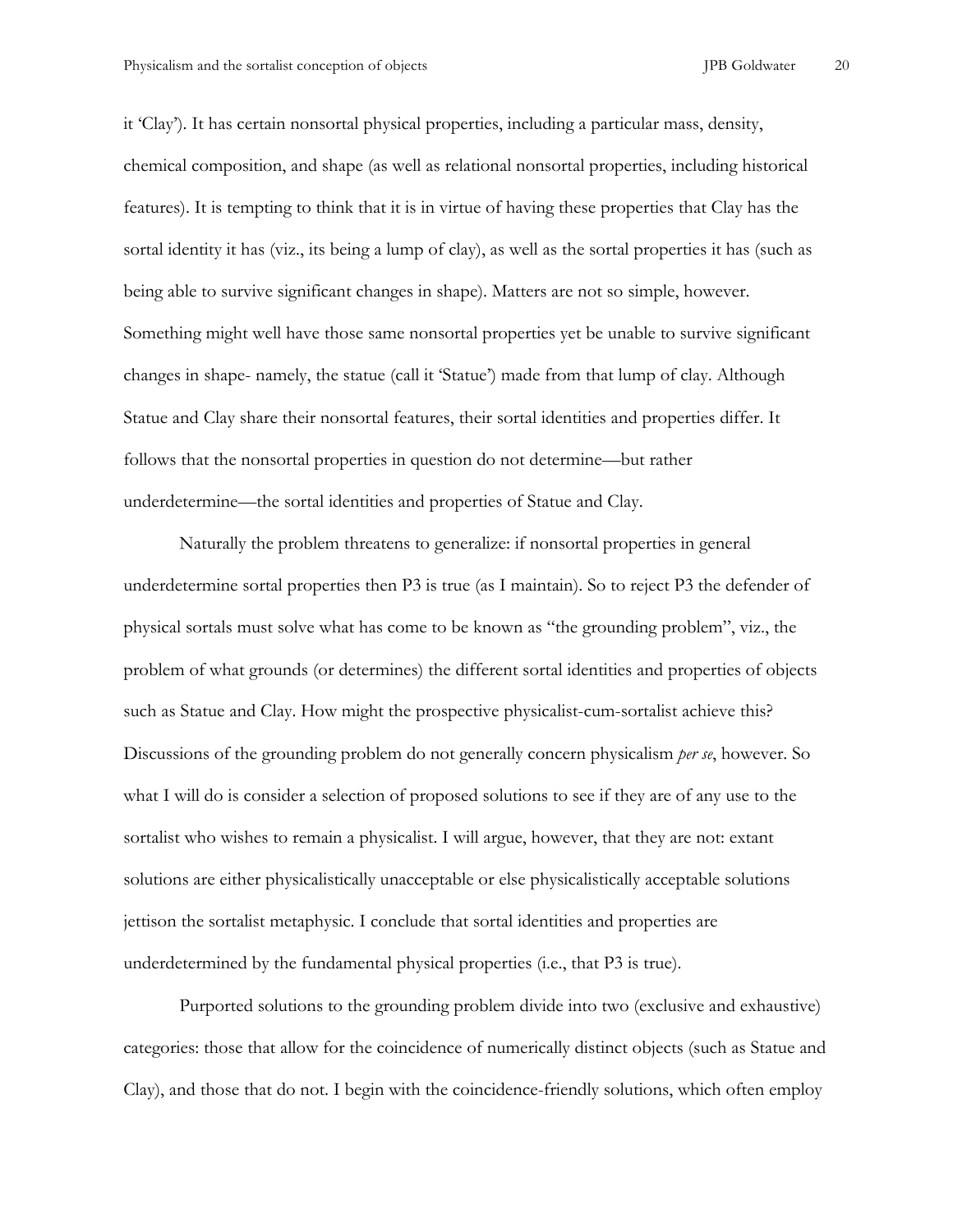a similar strategy: they deny that Statue and Clay share all and only the same parts, and instead posit "extra" entities as non-shared parts (entities which are not thought to be parts of Statue and Clay *prima facie*). For example, Paul (2006) argues that objects are composed not only by (smaller) objects but by properties as well.<sup>23</sup> Although Statue and Clay share their object-parts (and so materially overlap), Paul argues, they have different (sortal) property-parts (and so do not qualitatively overlap). Fine (2008) also argues that Statue and Clay have different constituents (cf. Divers 2008): although they share the same matter they possess different *forms* (where each is a hylemorphic composite- i.e., a composite of form and matter).

Even if an account along these lines is right, however, it may not be enough: for these to count as *physicalist* solutions to the grounding problem the posited entities must also satisfy the criteria for being physical- namely, being physically fundamental or determined by the physically fundamental. Yet there is little reason to think Paul's or Fine's entities satisfy the criteria. Fine explicitly claims the forms he posits are not scientifically discernible and are only accessible *a priori* (2008, p. 104). Whether such nonempirical entities can be squared with the physicality criterion defended above remains to be seen. Paul, on the other hand, does attempt an explanation: she suggests "spatiotemporal" objects "generate" modal or sortal properties by "standing in relations to external objects" such as other-worldly counterparts, or the sort (i.e., the abstract kind) of which they are instances (2006, p. 651). But this is problematic. Regarding the former, I will argue in the next section that even if physical properties determine counterparttheoretic sortal and modal properties (as trans-world similarity relations), this is a kind of "sortal ersatzism"; genuine sortal identities and properties (as conceived by the sortalist) are left underdetermined by the basic physical properties. For now, though, I turn to Paul's latter optionthat sortal properties are generated by objects standing in relations to (abstract) sorts.

<sup>&</sup>lt;sup>23</sup> Paul considers this a kind of bundle theory, but with the familiar mereological notion of fusion replacing the more traditional (and perhaps more obscure) notions of compresence or bundling.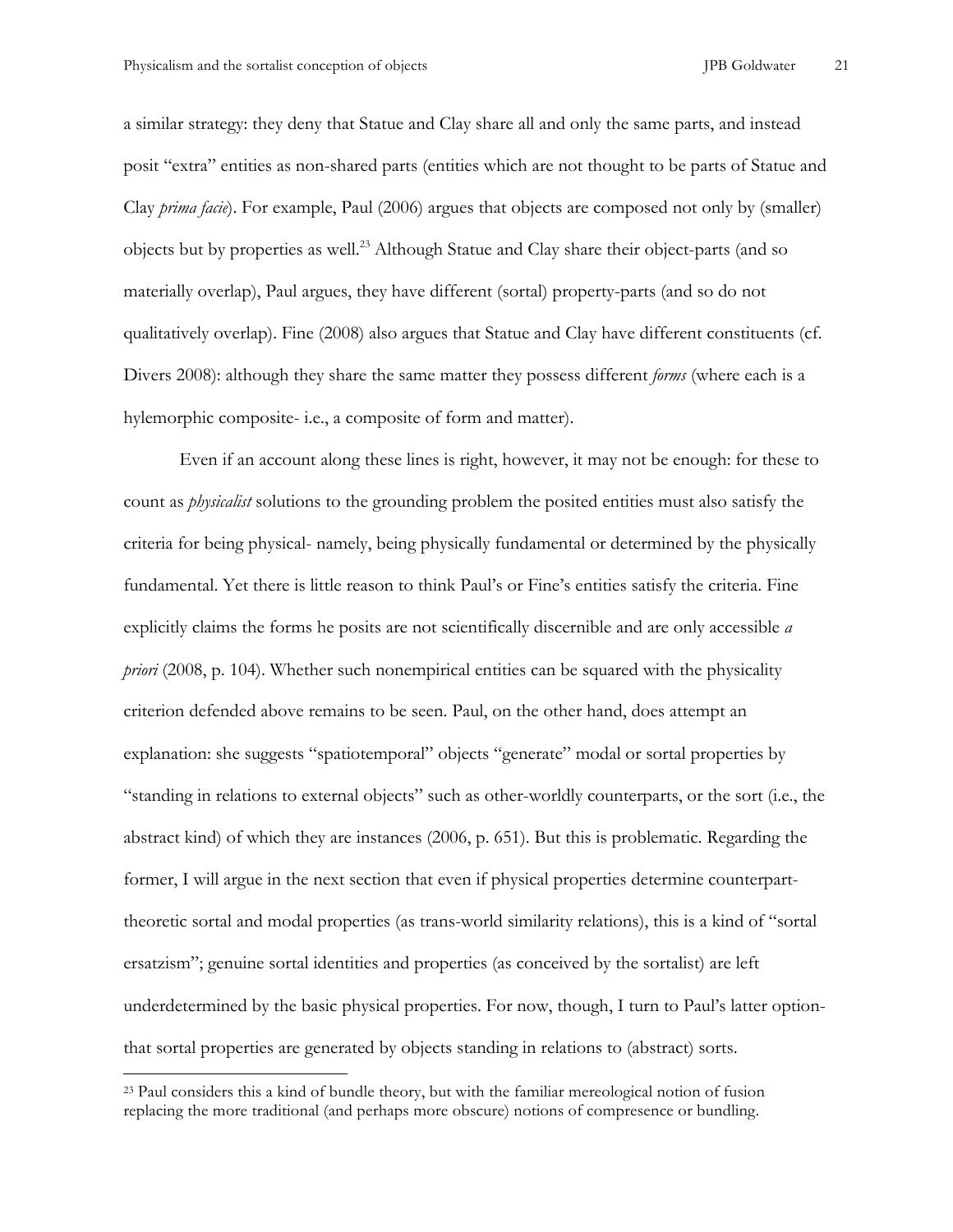There are two reasons this won't render sortal identities and properties physical. First, absent a physicalistically acceptable account of the existence and nature of these (abstract) sorts, Paul's suggestion is no advance; the problem is simply recapitulated. One might object that this is an unfair demand, however, on the grounds that this is just the generic requirement of explaining *abstracta*, which presents no special burden for the physicalist. But this is off the mark. Presumably the instantiation of all of Statue and Clay's nonsortal and nonmodal properties are determined by the fundamental physical- so nonsortal and nonmodal properties being abstract (in general) does not preclude their instantiations from standing in a determination relation with the fundamental physical. So the question is not the general relation between abstract properties and the fundamental physical but the peculiar status of sortal and modal property instantiations vis-àvis the fundamental physical. So the defender of physical sortals must show that sortal and modal property instantiations are determined by the fundamental physical, just as nonsortal and nonmodal property instantiations are. Absent such a demonstration the extra entities posited by Paul and Fine cannot be reckoned physical.

Paul's and Fine's are not the only coincidence-friendly accounts, of course, and it may be that others are more physicalist-friendly. As noted earlier, however, solutions to the grounding problem are not typically proposed with physicalist constraints in mind. So there is little reason to expect a different result. Take Bennett's influential (2004) paper for example. Bennett canvasses a variety of strategies the friend of coincidence might adopt. She concludes the best option is to take as primitive that all the possible ways of distributing essential and accidental properties over spacetime regions are in fact realized (such that "bazillions" of things coincide rather than only two; p. 356). No physicalist can accept this, however. For on this proposal the distribution of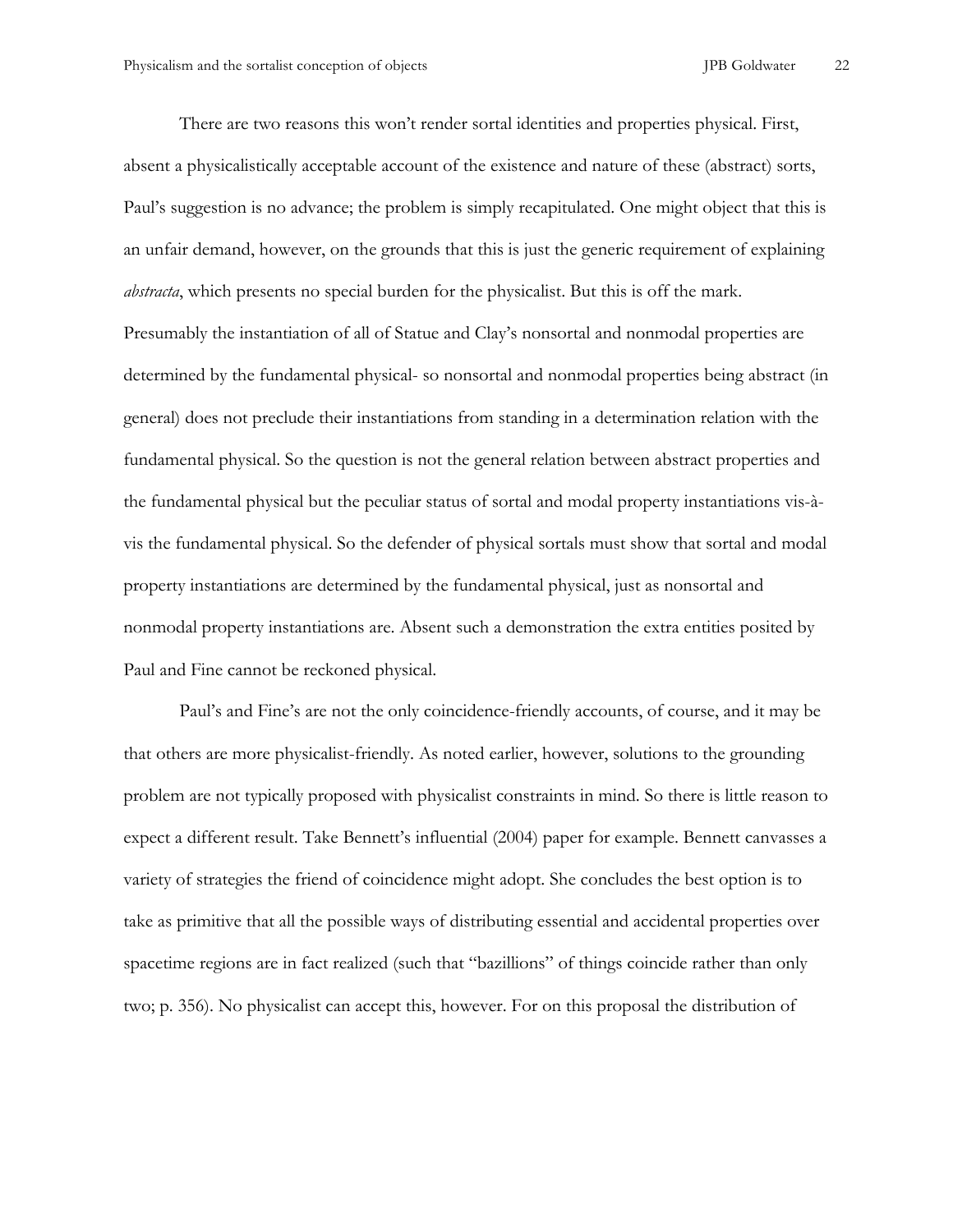what Bennett calls "sortalish" properties obtains independently of the distribution of fundamental physical properties, not in virtue of them (as the physicalist requires). $^{24}$ 

As indicated I can only canvass a selection of responses, though I grant that to prove my point I'd have to show that each and every coincidence-friendly solution is physicalistically unacceptable. In lieu of that I will settle for having shifted the burden of proof: given the physicalistic unacceptability of the prominent solutions discussed here, the onus is on she who would claim the physicalist can accept a coincidence-friendly solution to the grounding problem.

I turn now to coincidence-unfriendly solutions. Precisely because the coincidence of Statue and Clay seems mysterious (from a physical point of view), many have denied their being numerically distinct.<sup>25</sup> But this does not avoid the problem: as Bennett (2004, p. 340) and Fine (2008, p. 109) have shown, the grounding problem does not rely on the coincidence of numerically distinct objects. Even if the individuals Statue and Clay are identical a statue in one location and a lump elsewhere may be otherwise physically indiscernible whilst (apparently) differing sortally. So (at least) two questions remain. First, what determines that statues and pieces of clay have their respective sortal identities and properties? Second, what determines whether it is statue-ish or clay-ish sortal properties that are instantiated in the region where Statue and Clay appear to be? Because identifying Statue with Clay does not *eo ipso* answer these questions the sortalist who wishes to be a physicalist must say more to solve the grounding problem. Though one might suppose anti-coincidence arguments can be used for this purpose, I will now argue this strategy does not succeed either.

<sup>24</sup> Even if the distribution of sortalish properties would *supervene* on the fundamental physical properties in this scenario, the latter would not *determine* the former. And as Bennett herself is at pains to point out, supervenience is insufficient for determination (2004, pp. 342–344, *passim*).

<sup>25</sup> An early instance is Gibbard (1975), whose famous case of Lumpl and Goliath spawned much of the material coincidence literature. In particular Gibbard argued for the (contingent) identity of the statue and the clay on the grounds that the denial of their identity has statues taking on a "ghostly air" (p. 192).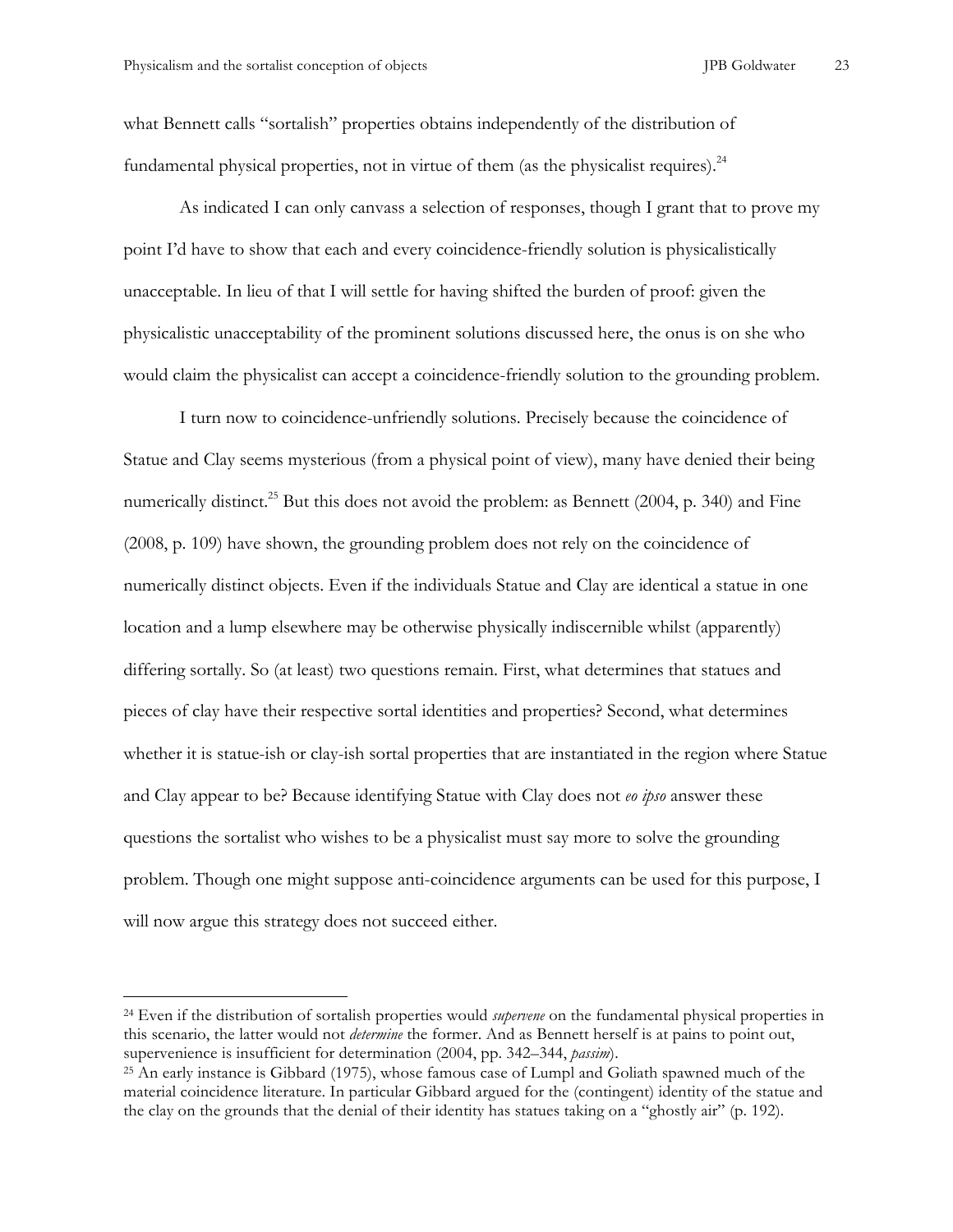Broadly speaking, if it's not the case that two (or more) objects exist where Statue and Clay appear to be, then there are either one or zero. Mereological nihilists such as Rosen and Dorr (2002), according to whom there are no composite objects at all, argue for the latter option. This is a nonstarter here, however: if there are no composite objects with sortal identities and properties then such objects do not exist if physicalism is true.<sup>26</sup> So consider instead Lewis' (1986, pp. 253–4) famous identity thesis.<sup>27</sup> Obviously, any account which identifies Statue and Clay must explain (away) how one object can have two seemingly incompatible sortal profiles. Lewis' account appeals to his general theory of *de re* modal properties, which he analyzes as (nonmodal) similarity relations between counterparts. To illustrate, suppose I am able to survive the loss of a particular hair. What this amounts to, on Lewis' view, is that I have a counterpart who did lose that hair (or that hair's counterpart) and who still exists. Similarly, to be able to survive a squashing is to have squashed counterparts, whereas to be unable to survive a squashing is to have no squashed counterparts; thus, Clay has squashed counterparts but Statue does not. But how can this be, if Statue and Clay are identical? For Lewis the question is wrong-headed, as the counterpart relation is highly variable and context-dependent. Here, using 'Statue' evokes a context in which squashed objects do not count as counterparts, whereas using 'Clay' evokes a context in which they do. But this does not imply the non-identity of Statue and Clay any more

<sup>&</sup>lt;sup>26</sup> Moreover, what the eliminativist ontology has instead of ordinary objects—namely, mereological simples in various arrangements—lack precisely those features associated with a sortal identity. For instance, rather than being *one* unified tiger, say, simples arranged tigerwise are merely *many* loosely assembled objects. These simples would also lack the persistence conditions associated with tigers. And so on for all Fwise arrangements, for any putative sortal F.

<sup>27</sup> Strictly speaking Lewis only advocates identity for what might be called a 'permanent overlap' case, i.e., a case where x and y are created and destroyed simultaneously. For a 'temporary overlap' case—where one of x or y precedes or succeeds the other— Lewis thinks x and y are not identical, but are rather partially overlapping four-dimensional space-time "worms". Even so, Lewis does not advocate material coincidence because in the temporary case there is "partial identity", i.e., identity in the restricted region where otherwise distinct objects overlap; just as two intersecting roads completely overlap at their intersection (and so are identical there) but differ in virtue of nonshared parts elsewhere (the rest of each road). Accordingly, my discussion of Lewis' "identity thesis" should be restricted to permanent overlap cases. That being said, I address the possible objection that this assumption isn't innocent in footnote 32. I thank an anonymous referee for this journal for discussion on this point.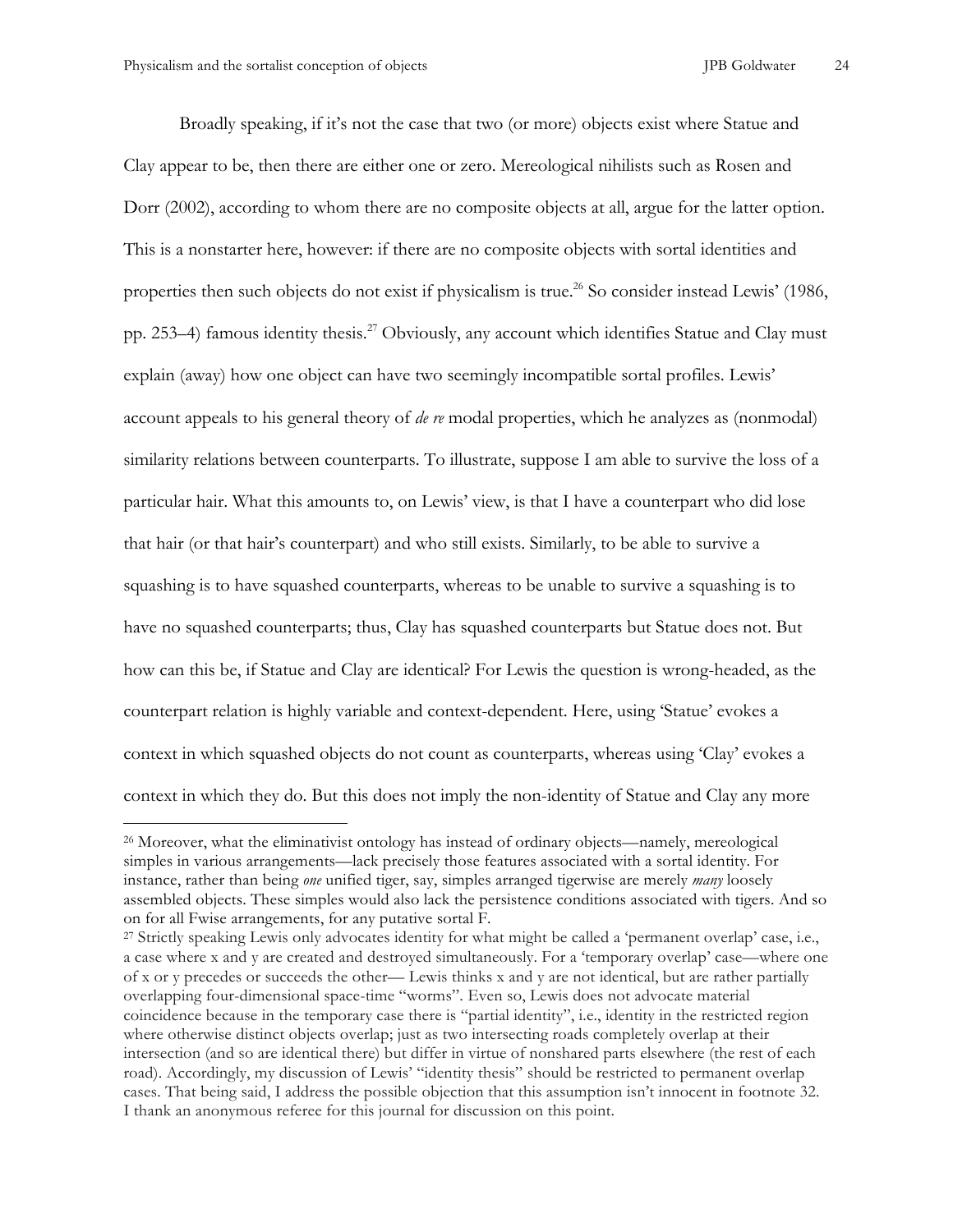than my having some bald and some non-bald counterparts implies I am distinct from myself. So for Lewis, rather than there being two coinciding objects with incompatible persistence conditions, there is one object with two sortal-specific names, each of which evoke one or another set of sortal-specific counterparts.

I argued above that even if a solution to the grounding problem is right, it may not save the physicality of sortal identities and properties. The same applies here: even if Lewis' counterpart-theoretic semantics of sortal and modal predication is correct, whether this renders physicalism and sortalism compatible is a further question. I will now argue it does not- for Lewis' view is effectively a rejection of sortalism. To see this suppose that instead of referring to Statue/Clay by a sortally-specific name one refers to it via a sortally-neutral name (or a name which is neutral between statues and lumps of clay); let 'Object' be such a name.<sup>28</sup> Further suppose at time  $t_1$  Object is not squashed but at  $t_2$  it is. Does Object still exist at  $t_3$ ? If Object were a statue it would not exist but if Object were a lump of clay it would. So what is Object's sortal identity: is Object a statue, a lump, or something else? There appears to be no answer on Lewis' account. After all, and as we just saw, Statue/Clay does not *intrinsically* have the persistence conditions of either statues or lumps of clay (so neither does Object intrinsically have the persistence conditions of objects- whatever those might be). Instead, for Lewis, sortal identities are acquired only when sortally loaded names are applied; "in themselves" objects are sortally neutral.<sup>29</sup> Therefore, and as Sider (2001, p. 207) concedes on behalf of the Lewisian, facts about

<sup>28</sup> Some reject the possibility of sortally-neutral reference (e.g. Thomasson 2007). Requiring sortallyspecific reference does not sit well with Lewis' mereological universalism, however. For Lewis, "arbitrary" mereological fusions (such as the sum of the Eiffel Tower and this sentence-token) do not fall under any familiar sortals- unless highly generic terms such as 'object' or 'thing' count. So if these are not sortal terms yet one can determinately refer to any given mereological sum reference need not be sortal-specific (and 'Object' may refer determinately absent a sortal). But even if 'object' and 'thing' do count as sortals my point goes through: because statues and lumps are both things (or objects), referring to this thing via the thing-name 'Object', without invoking either statues or lumps of clay, is legitimate.

<sup>29</sup> See Sidelle (2010) for criticism of this sortally-neutral view of objects.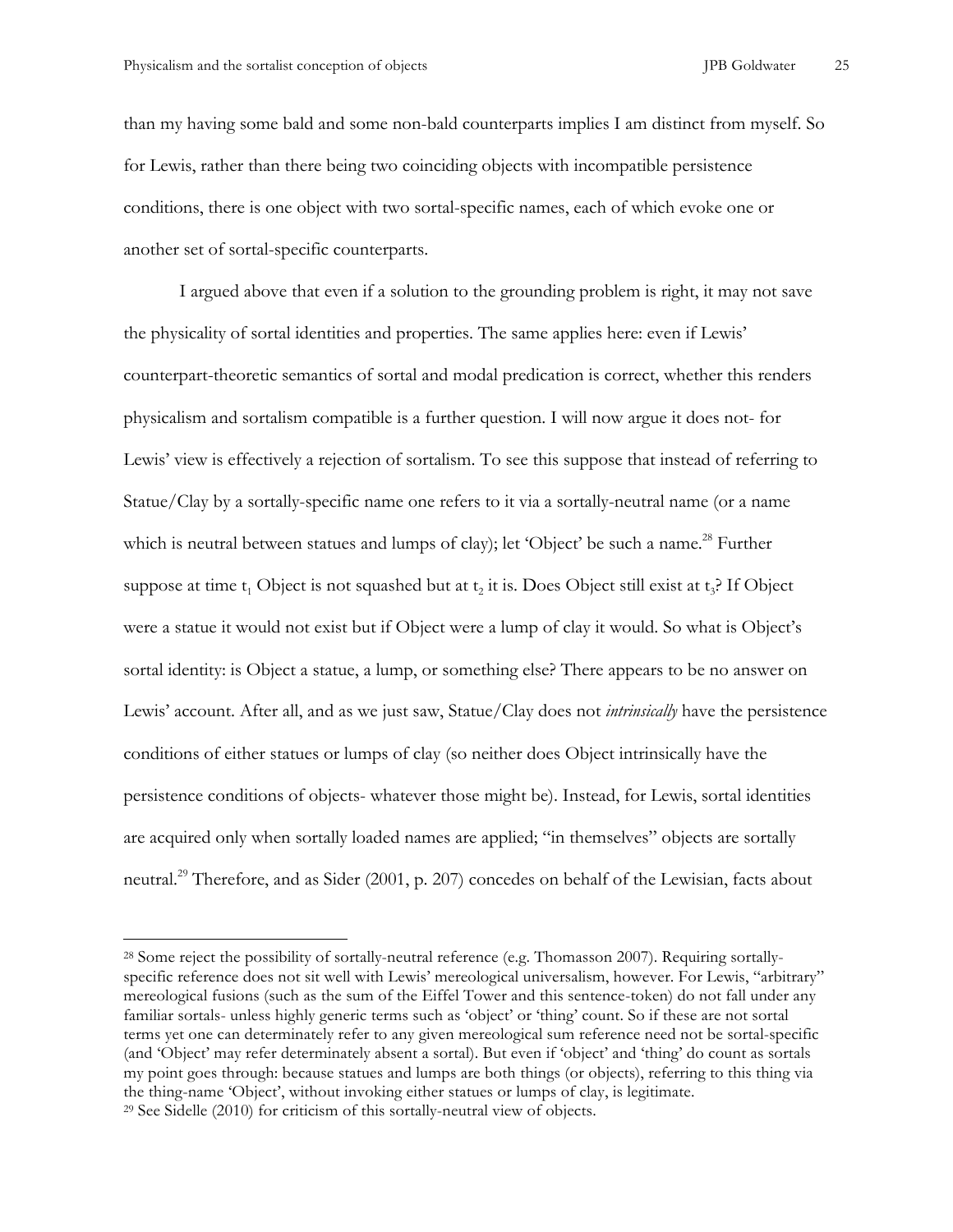which changes an object can survive are largely conventional- the reason being that the ability to survive a given change depends on how the object is picked out, rather than how the object is, intrinsically.<sup>30,31</sup> Whatever this view's merits this is clearly not what the sortalist is looking for: sortalism requires there be inherent or built-in sortal identities and properties, such that an object's existence and identity is a *local* (rather than trans-world) affair. So the situation is this. If Lewis is right then sortalism is false, in which case Lewis would not help sortalism satisfy the criteria for physicality. But if Lewis is wrong—if there are facts about sortal identities Lewis doesn't recognize—then again Lewis' account is no help to the sortalist looking to save physicality.32 In neither case does Lewis' account render sortalism compatible with physicalism.

Thus far my discussion of the grounding problem has concerned macro or nonfundamental entities. To conclude my defense of P3 it remains to show that these issues recapitulate at the micro level. Just as Statue and Clay are distinct insofar as their nonsortal

<sup>&</sup>lt;sup>30</sup> This scenario generalizes across worlds. In presenting Lewis' view I took it for granted that Statue/Clay/Object has some counterparts that exist after a squashing and others that do not. But suppose we pick out a counterpart via a sortally neutral name; call one Object<sub>w1</sub>. Does Object<sub>w1</sub> survive the squashing in *its* world? Well, it does if it's a lump but not if it's a statue. But Object w1 is no more a statue to the exclusion of a lump of clay (or vice versa) than Object is, in this world. So the scenario is reiterated at each world: at each world none of Object's counterparts has an intrinsic sortal identity. <sup>31</sup> It's also worth noting that this is not simply a product of vagueness (or "semantic indecision"); even if 'Object' is initially ambiguous between any number of referent-candidates, for any given precisification of 'Object' it remains an open question whether *it* is a statue, lump, or something else. <sup>32</sup> I noted earlier that my discussion of Lewis pertains to his account of permanent rather than temporary overlap cases (footnote 27). But one might think this assumption is not innocent. An anonymous referee for this journal points out regarding my "Object" argument that if Statue and Clay are squashed at t2 then Lewis can say Statue ceases to exist and Clay survives without even invoking his sortal-relative counterpart theory. Even if true this does not affect my argument, however. To see this note one can distinguish temporary from permanent overlap cases only if one comes equipped with knowledge of persistence conditions, such that one can judge that x continued while y ended. But then what are we to say about Object? Consider two variations. In the first Statue is destroyed but Clay remains, such that this is a temporary overlap case as far as Statue and Clay are concerned. But what about Object? Does Object continue to overlap with Clay or not? Because 'Object' is sortally neutral the answer is indeterminate, and as a result it is indeterminate whether this is a permanent or temporary overlap case. So consider the second variation: both Statue and Clay are destroyed at t<sub>2</sub>, rendering it a permanent overlap case as far as Statue and Clay are concerned. But is Object also destroyed? Because 'Object' is sortally neutral the answer again is indeterminate, and so again it is indeterminate whether this is a permanent or temporary overlap case. So regardless of the permanent/temporary distinction the sortal identity of Object is indeterminate, and my argument goes through.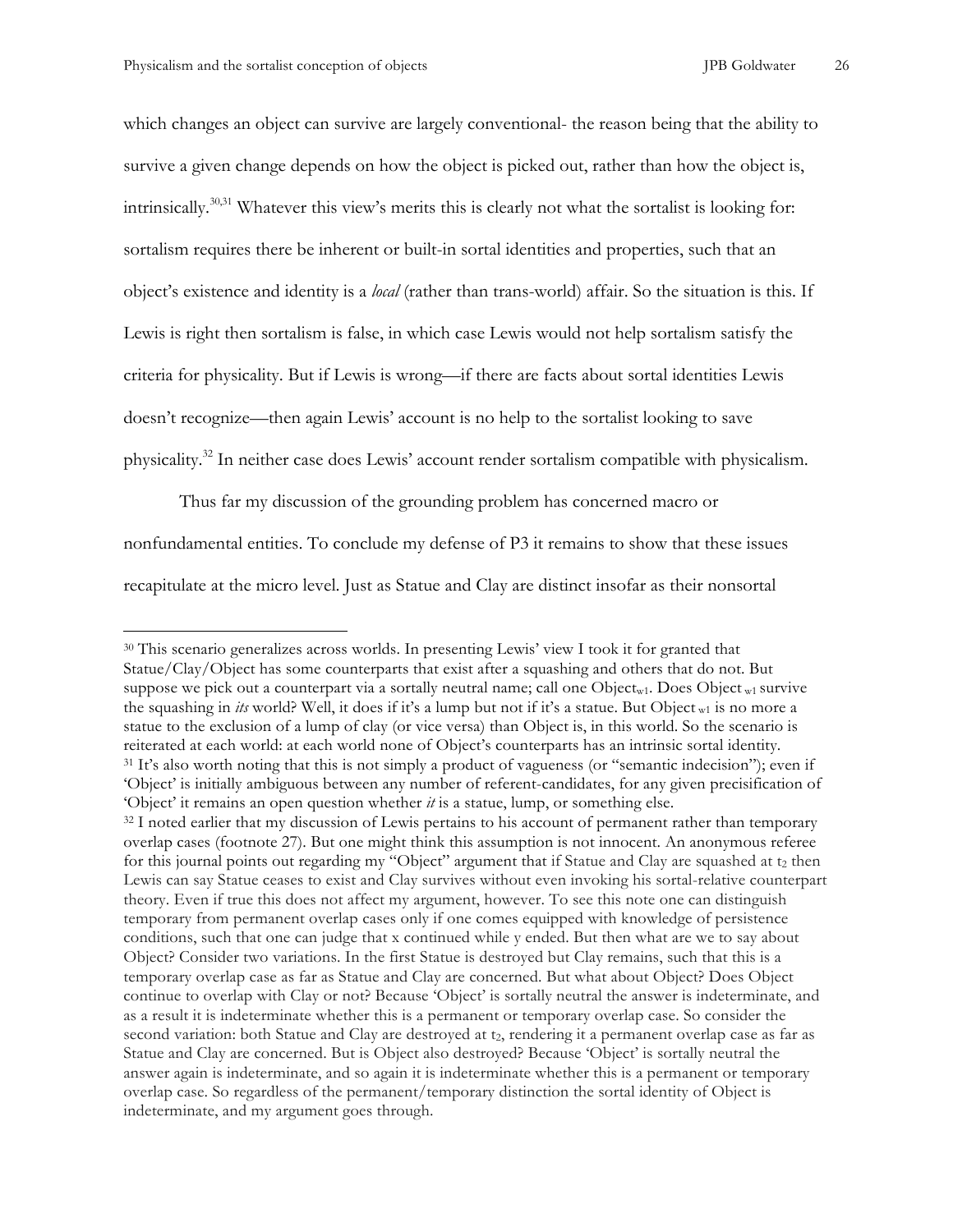properties may be variably possessed accidentally or essentially, for example, so too might the nonsortal properties of electrons be variably possessed accidentally or essentially. Call 'Electron' the object that has certain quantities of mass, charge, and spin essentially, and call 'Electron\*' the object that has those same nonsortal properties accidentally. Here too the instantiation of the nonsortal properties does not determine—but rather underdetermines—whether these properties are possessed accidentally or essentially. So the grounding problem reemerges at the micro level. None of Fine's, Paul's, or Bennett's solutions to the grounding problem is available to the sortalist-cum-physicalist here either. Just as Statue's and Clay's different forms are only accessible *a priori* and not scientifically discernible, according to Fine, the same goes for the different forms possessed by Electron and Electron\*; these nonempirical micro-level forms are no more physical than their macro level counterparts. Regarding Paul: although electrons have no smaller objects as parts (i.e. electrons are mereologically simple), electrons are not simple with respect to property-parts. As such, Paul's theory of property-mereology would have electrons and electrons\* composed of distinct (sortal property) parts. But then the problem here, as above, is that these are peculiar vis-à-vis the nonfundamental nonsortal property instantiations that *are* determined by the fundamental physical. And the problem with Bennett's view reemerges as well: if it is a primitive fact that negative charge is possessed both essentially and accidentally (by different things) then nothing determines this fact, from which it follows *a fortiori* that the fundamental physical does not determine it. Nor is Lewis' coincidence-unfriendly view helpful, according to which 'Electron' and 'Electron\*' would be two names for the same object. Upon a change in properties (an increase in mass, say), Lewis would deny that Electron\* persists but Electron does not; rather, the names evoke contexts in which different sets of other-worldly individuals serve as counterparts. But as above we then introduce a third and sortally-neutral name for this object- call it 'Micro-Object'. And also as argued above, the nonsortal fundamental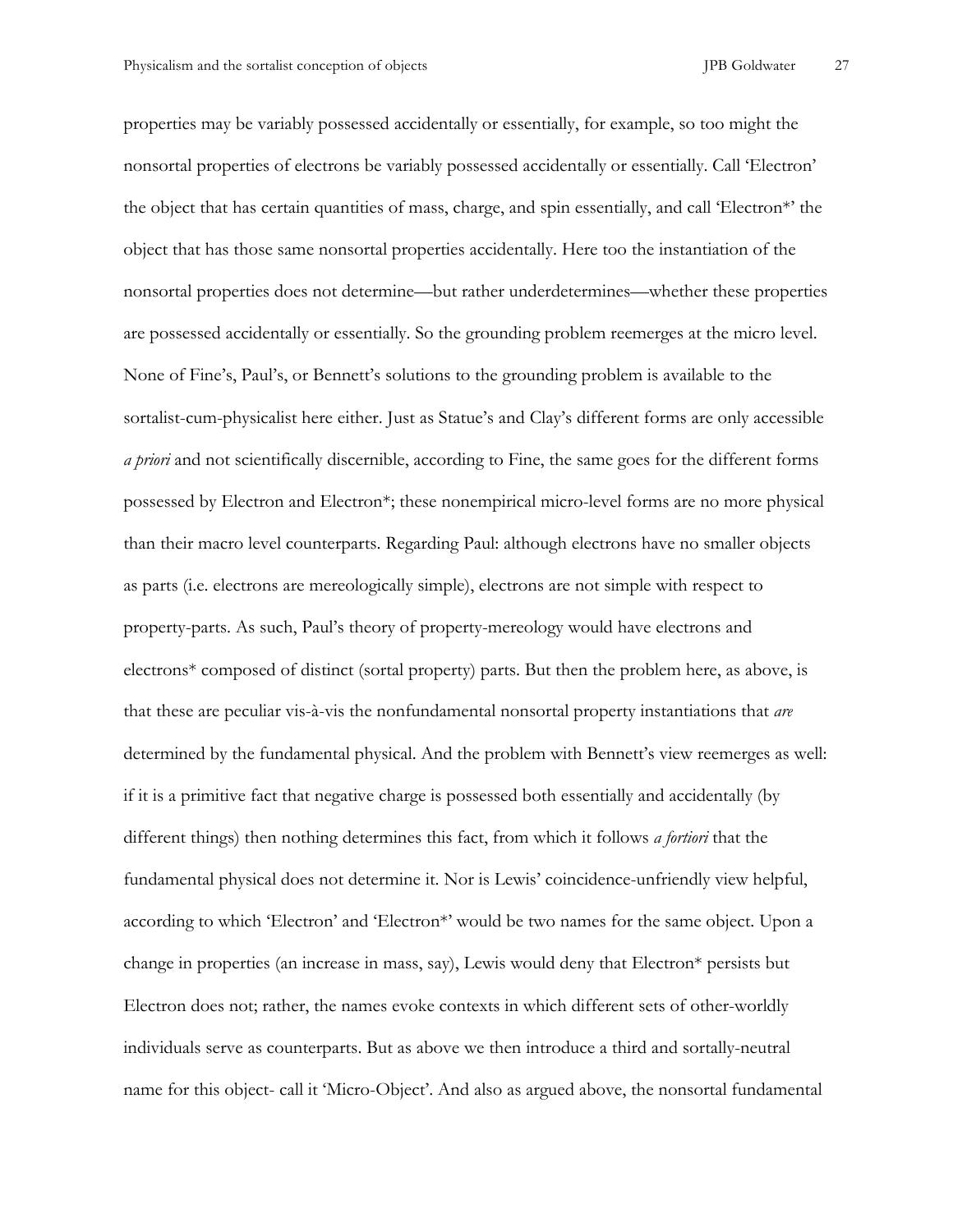properties leave open—and thereby underdetermine—the sortal facts regarding Micro-Object's existence, sortal identity, and properties. So to conclude: sortal identities are not physically fundamental, nor are they determined by what is physically fundamental. Sortalism is therefore incompatible with physicalism.

This raises a final objection. If the sortal identity and properties of an electron are not physical, this seems to imply—absurdly—that electrons are not physical. But this is a misunderstanding. To see this consider a brief sketch of a view about sortal terms. Under what conditions can sortal terms be applied? One might suppose certain combinations of nonsortal properties are sufficient. If a certain mass, charge, and spin are co-instantiated in a region, for instance, one might think this suffices for truly asserting (of that region) 'there is an electron here'. Via some disquotational schema one might think it follows that there is an electron in the region. But if so then not only do nonsortal physical properties determine the application of sortal terms (such as 'electron'), but the presence of certain physical properties in a region determines that there is something with a sortal identity (such as an electron) in the region. Contrary to my thesis, therefore, physical properties do determine sortal identities after all. But this is a mistake. First, because the conditions for applying 'electron\*' are (synchronically) the same as those for 'electron', whether a sortal-identity term *uniquely* applies is in fact underdetermined by the nonsortal physical properties instantiated in the region. Second, and more importantly, even were one to grant the objector her view of sortal terms, it is important to see that this maneuver transfers the work ostensibly done by the world to language. Consider (synchronic) unity first. Mass, charge, and spin are three properties, not one. Yet for the sortalist an electron is one unified object- a single countable instance of a kind.<sup>33</sup> This raises the question

<sup>33</sup> Moreover, sortals are often distinguished from non-sortals by their ability to confer unity and countability; *tiger* is a sortal but *red* is not because one can count individual tigers but not red things (Grandy 2016; Wiggins 2001).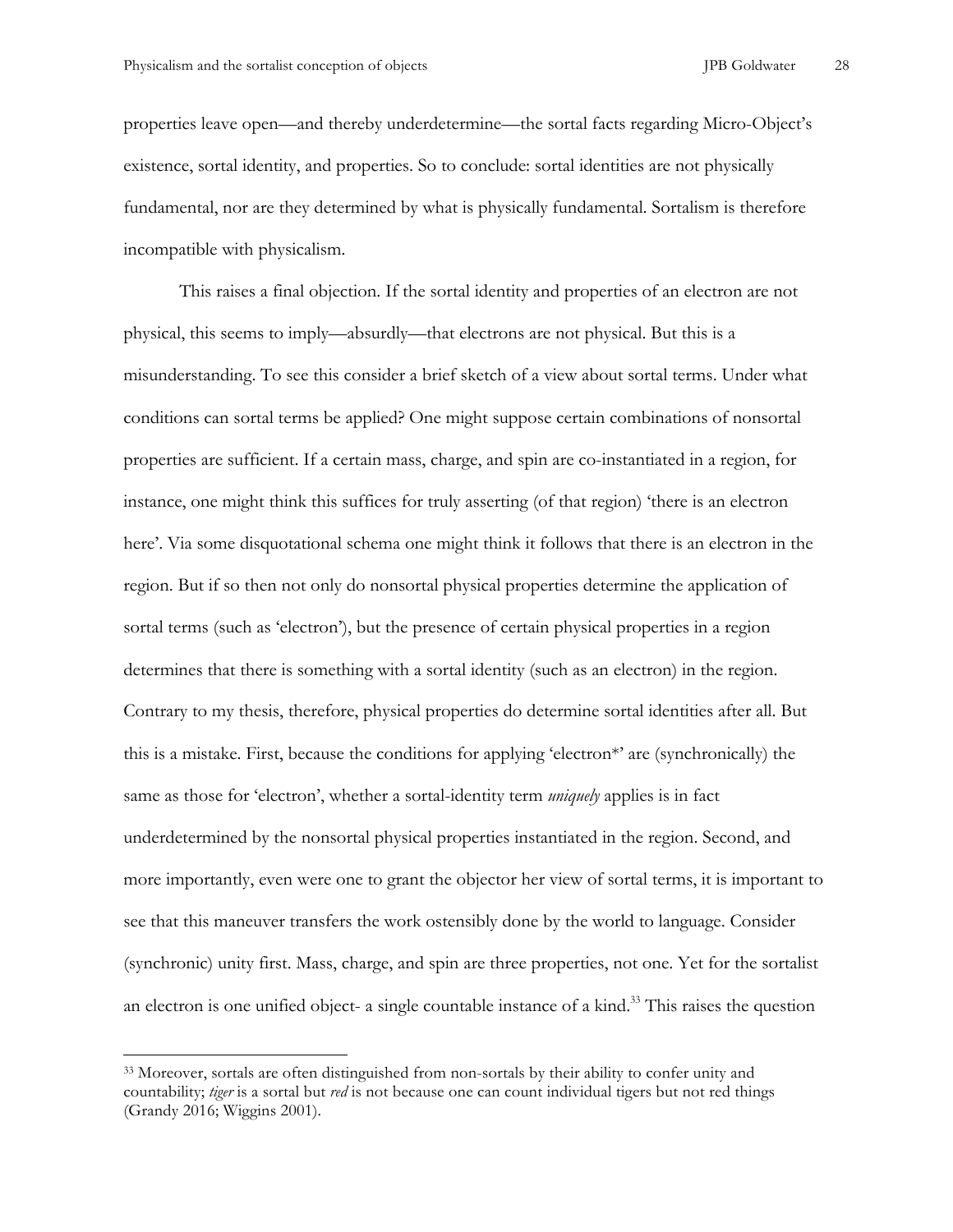of whether these three properties are unified "in themselves", or whether they are only treated as one unified entity insofar as a single count-noun is applied by a sentient being (to multiple properties). If the former then the sortalist will think some additional element beyond the three nonsortal properties is necessary for their unity (perhaps a distinctive sortal identity or property which acts as a unifier). But in that case the nonsortal properties themselves are insufficient*contra* the meta-linguistic view sketched above. So suppose instead that the unity is only apparent (due to the application of a count-noun). But then nonsortal properties do not determine that a certain group of properties are unified as a single countable instance of a kind (i.e. a sortal identity), for there really is no such thing to be determined.

To consider diachronic unity (i.e., persistence over time), return to the statue and clay example (though the same applies, *mutatis mutandis*, to the differing sortal profiles sharing the nonsortal properties of electrons described above). Here the analogous meta-linguistic view works like this. If a certain statue-shaped lump of clay is present both 'clay' and 'statue' are applicable. If the shape changes in a certain radical way 'statue' is no longer applicable though 'clay' is. Thus the (nonsortal) conditions that make sortal terms applicable are entirely determined by the fundamental physical properties. Which is just to say, as above, that nonsortal properties determine persistence conditions, i.e., sortal properties. Although I have no objection to this use of sortal terms *per se* my question here is the same as above: what is the metaphysical scenario underlying the meta-linguistic one? It appears to be this: what exists are various nonsortal property instantiations, evolving or changing over time. In themselves no one change counts as the persistence or cessation of a given entity, however. What brings persistence into the picture are rules for the (re)application of sortal terms; what counts as the persistence of a statue (or a lump of clay) is a product of the rules we accept for applying the term 'statue' (or 'clay'). Although this may ultimately be true, saying so concedes that in physical reality (independently of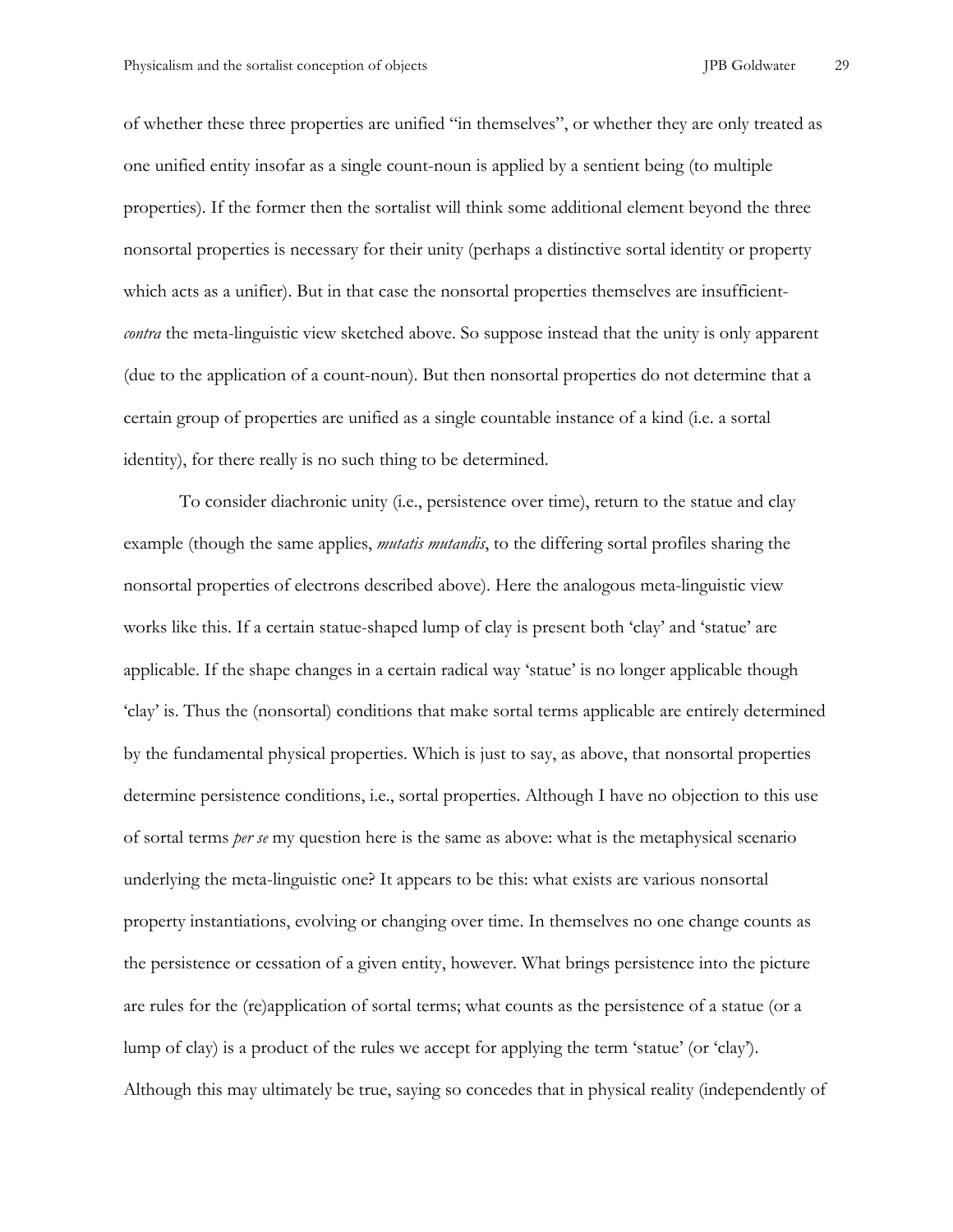our linguistic frameworks or rules) there are no facts about whether an entity really persists or not. There is just a (Heraclitean) flux which our language falsely treats as containing persisting entities. But this is perfectly consistent with my thesis: for it might well be that in a purely physical world lacking sortal identities and properties, language-users might still apply sortal terms to the passing show in the suggested manner. That would not imply that genuine sortal identities or properties are physical, however. It would instead be to concede that a purely physical world contains no such things in it.<sup>34,35</sup>

#### **5. Conclusion**

 

I have argued that sortal identities and properties are not physical. From this point there are at least three options. One may reject the sortalist metaphysic on the grounds that physicalism is true, or reject physicalism on the grounds that sortalism is true. Another option would be to reject the orthodox version of physicalism I've presented in favor of one that might accommodate sortalism (i.e., one might reject P1).<sup>36</sup> Doing so would require conceding, however, that at least as traditionally understood physicalism is incompatible with sortalism.<sup>37</sup>

<sup>34</sup> Because I take this meta-linguistic objection to involve a conceptualist or anti-realist view of sortal properties, I have not discussed conceptualism separately as a physicalist (dis)solution to the grounding problem. For that view, though, see Sidelle (1989; 1998; 2010) and Einheuser (2010).

<sup>35</sup> Worth noting is that Scholastics cited this consequence of a sortal-free world in defense of substantial forms against materialist atomism; Scholastics claimed that if there were no substantial forms, but only atoms moving about in the void, then there would be no distinction between substantial change and mere alteration, i.e., no substances would ever come to be or cease being, but, rather, there would only be the mere alterations of atoms taking on various accidental shapes or arrangements. Thinking this situation absurd Scholastics rejected atomism in favor of substantial forms (Pasnau 2011, pp. 553, 677). <sup>36</sup> For instance, on Melnyk's (2003) "realization physicalism" a sortal counts as physical if it is realized by physical entities, rather than being determined by them. So insofar as the (physical) lump realizes Statue's and Clay's sortal properties, sortals count as physical. There may remain the worry, though (as with Paul and Fine), that this presupposes that sortal properties exist rather than accounting for them given only a physical base (which is surely a task of the physicalist on any conception). Alternately, one might define 'physical' in terms of paradigm physical objects (Stoljar 2001; Strawson 2006). Such views either beg the question against the idealist, however—surely the idealist's paradigms of mental objects look awfully similar to the physicalist's paradigms of physical objects—or else this strategy fails to distinguish physicalism from idealism at all (though perhaps this is something that Strawson, who advocates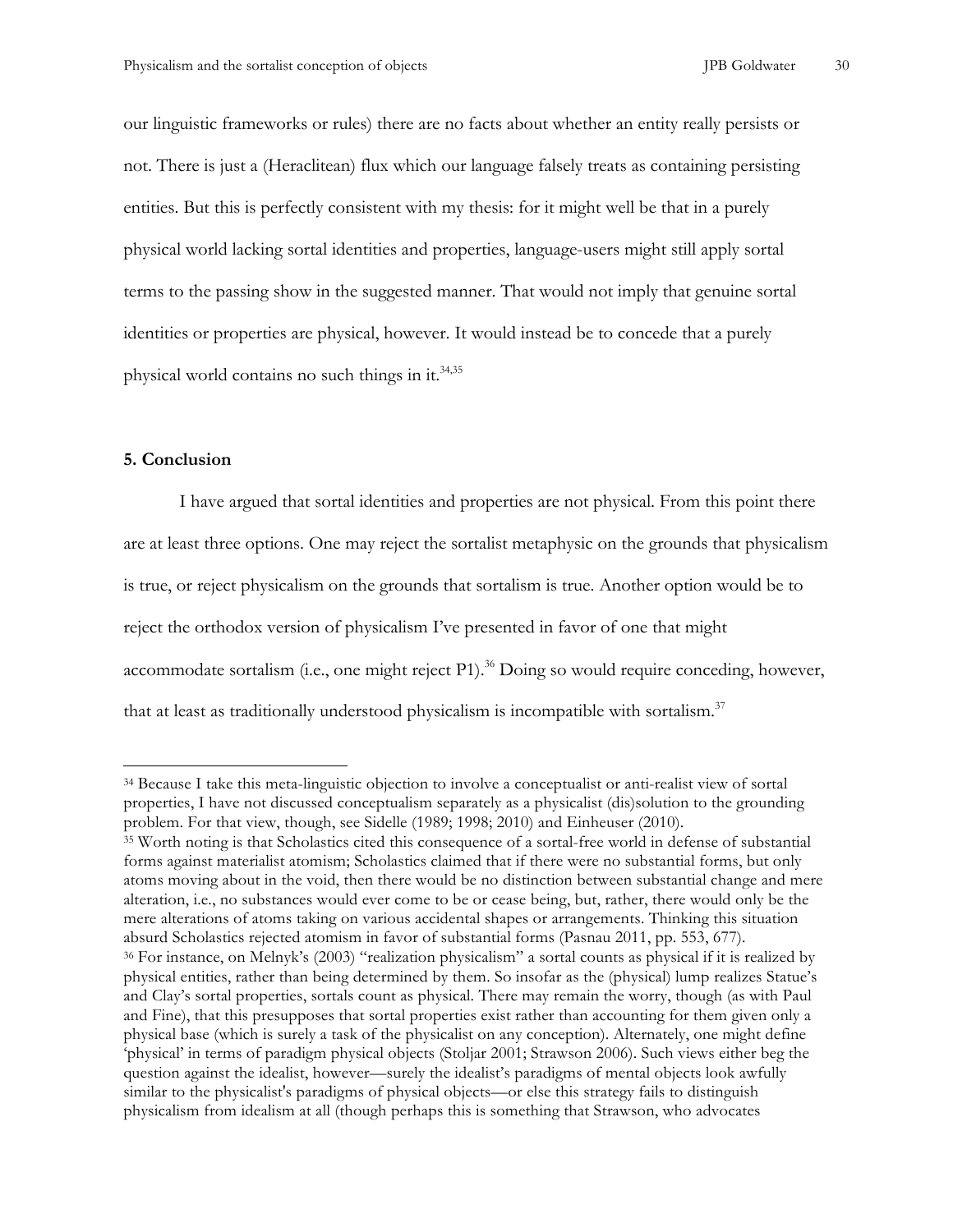### **Acknowledgements**

Many thanks to Peter Godfrey-Smith, Tommy Kivatinos, Barry Loewer, Andrew Melnyk, Barbara Montero, Alyssa Ney, Graham Priest, and Peter Simpson for helpful comments and discussion on earlier drafts. I also wish to thank two anonymous referees for *Synthese* for immensely helpful suggestions and comments, which are greatly appreciated.

### **References**

- Aristotle. *Categories and De Interpretatione* (Clarendon Aristotle Series). Translation and notes, J. Ackrill (1963). Oxford: Clarendon Press.
- Armstrong, D. (2004). *Truth and Truthmakers*. Cambridge: Cambridge University Press.
- Audi, P. (2012). Grounding: towards a theory of the in-virtue-of relation. *Journal of Philosophy,* 109 (12), 685–711.
- Baker, L.R. (2002). The ontological status of persons. *Philosophy and Phenomenological Research,* 65 (2), 370–388.
- Banach, D. (2007). What killed substantial form?. *The Saint Anselm Journal*, 5.1
- Bennett, K. (2004). Spatio-temporal coincidence and the grounding problem. *Philosophical Studies*, 118 (3), 339–371.
- Campbell, K. (1981). The metaphysic of abstract particulars. *Midwest Studies in Philosophy*, 6 (1), 477–488.
- Correia, F. (2012): On the reduction of necessity to essence. *Philosophy and Phenomenological Research*, 84 (3), 639–653.
- Crane, T. (1991). Why indeed? Papineau on supervenience. *Analysis* 51, 32–7.
- Dasgupta, S. (2014). The possibility of physicalism. *Journal of Philosophy*, 111 (9/10), 557–592.
- Devitt, M. (2008). Resurrecting biological essentialism. *Philosophy of Science*, *75*, 344–382.
- Divers, J. (2008). Coincidence and form. *Aristotelian Society Supplementary*, 82 (1), 119–137.
- Dowell, J. (2006). The physical: empirical, not metaphysical. *Philosophical Studies*, 131(1), 25– 60.
- Einheuser, I. (2010). Toward a conceptualist solution of the grounding problem. *Noûs,* 45(2), 300–314.
- Ellis, B. (2001). *Scientific Essentialism*. Cambridge University Press.
- —— (2002). *The Philosophy of Nature*. Chesham: Acumen
- Fine, K. (1995). The logic of essence. *Journal of Philosophical Logic*, 24, 241–273.

<u> 1989 - Andrea Santa Andrea Andrea Andrea Andrea Andrea Andrea Andrea Andrea Andrea Andrea Andrea Andrea Andr</u>

panpsychism, might actually embrace). Another option is the *via negativa* strategy- defining the physical as the non-mental; see e.g. Montero and Papineau (2005). Whether the physical as the non-*sortal* will avoid the present difficulties, though, is not clear.

<sup>37</sup> One might wonder, as an anonymous referee for this journal did, whether on my account functional kinds or properties (such as being a clock) are inimical to physicalism. Space forbids in-depth discussion, but the brief answer is that they are not (at least, not necessarily). The reason is that something can posses the (physical) qualities or attributes necessary for fulfilling a function (e.g. being a clock) without that functional kind being what something most fundamentally is (i.e., its sortal identity), or without that functional kind governing or determining its persistence conditions (something might still exist after ceasing to function as a clock, for example). Moreover, and as a result, functional kinds so-construed would not yield coincidence-problems, and as a result would not be subject to the arguments given above. That being said, functional kinds, like everything else, are subject to the generic physicalist constraint of having to be physically fundamental or determined by what is fundamental in order to be counted physical (cf. my comments in the previous note regarding Melnyk's 2003 "realization physicalism").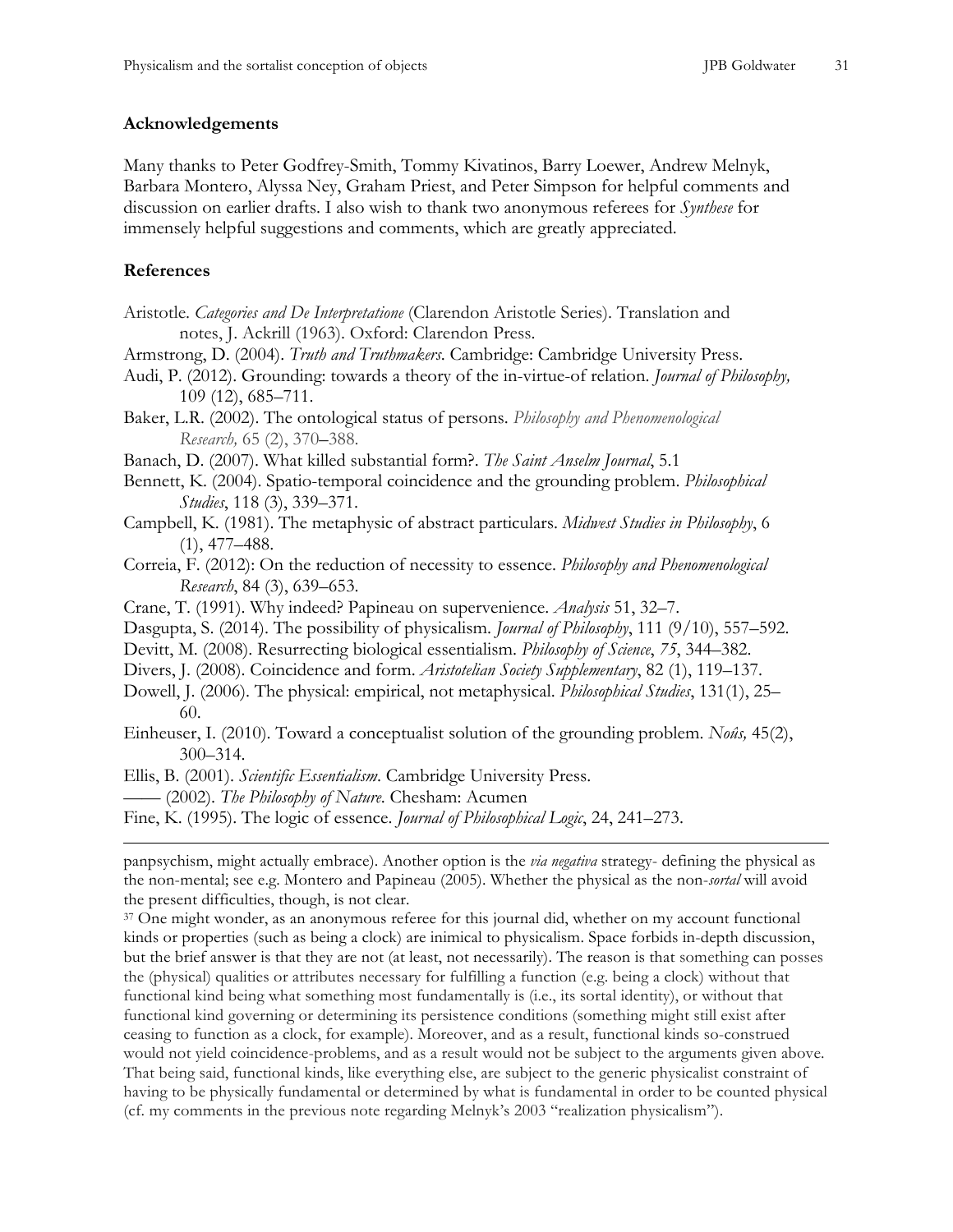- —— (2003). The non-identity of a thing and its matter. *Mind* 112, 195–234.
- —— (2008). Coincidence and form. *Proceedings of the Aristotelian Society* Supplementary Volume xxxii, 101–118.
- —— (2012). Guide to ground. In Correia & Schnieder (eds.), *Metaphysical Grounding*, Cambridge University Press, 37–80.
- Gibbard, A. (1975). Contingent identity. *Journal of Philosophical Logic*, 4, 187–221.
- Grandy, R. (2016). Sortals. *The Stanford Encyclopedia of Philosophy* (Winter 2016 Edition), Edward N. Zalta (ed.), URL  $=$ 
	- <https://plato.stanford.edu/archives/win2016/entries/sortals/>.
- Hellman, G. and Thompson, F. (1975). Physicalism: ontology, determination, and reduction. *Journal of Philosophy*, 72, 551–564.
- Hill, B. (2007). Substantial forms and the rise of modern science. *The Saint Anselm Journal,* 5.1
- Kim, J. (1982). Psychophysical supervenience. *Philosophical Studies* 41, 51–70
- Koslicki, K. (2004). Constitution and similarity. *Philosophical Studies*, 117, 327–364.
- —— (2008). *The Structure of Objects*. Oxford: Oxford University Press.
- Lewis, D. (1986). *On the Plurality of Worlds*. Blackwell Press
- —— (1994). Humean supervenience debugged. *Mind*, 103, 473–90.
- Locke, J (1975/1690). *An Essay Concerning Human Understanding*, P.H. Nidditch (ed.), Oxford: Oxford University Press.
- Loewer, B. (2001). From physics to physicalism. In Carl Gillett and Barry Loewer eds., *Physicalism and Its Discontents*. Cambridge University Press, 37–56.
- Lowe, E.J. (2006). *The Four-Category Ontology: A Metaphysical Foundation for Natural Science*. Oxford University Press.
- —— (2007). Sortals and the individuation of objects. *Mind and Language,* 22, 514–533.
- Melnyk, A. (2003). *A Physicalist Manifesto: Thoroughly Modern Materialism*. CUP.
- Montero, B. (1999). The body problem. *Noûs* 33 (2), 183–200.
- —— (2006) Physicalism in an infinitely decomposable world. *Erkenntnis* 64 (2), 177–191.
- Montero, B. and Papineau, D. (2005). A defence of the via negativa argument for physicalism. *Analysis*, 65(3), 233–237.
- Oderberg, D. (2007). *Real Essentialism*. Routledge Press.
- Papineau, D. (2001). The rise of physicalism. In Carl Gillett and Barry Loewer, eds., *Physicalism and Its Discontents*. Cambridge University Press, 3–36.
- Pasnau, R. (2004). Form, substance, and mechanism. *The Philosophical Review*, 113 (1), 31–88. —— (2009). Form and matter. In Kretzmann et al. *The Cambridge History of Medieval* 
	- *Philosophy*. Cambridge University Press, Ch. 46
- —— (2011). *Metaphysical Themes: 1274–1671*. Oxford: Oxford University Press.
- Paul, L.A. (2006). Coincidence as overlap. *Nous*, 40(4), 623–659.
- Plato. *Euthyphro*. Translated by B. Jowett: http://classics.mit.edu/Plato/euthyfro.html
- Rosen, G. and Dorr, C. (2002). Composition as a fiction. In Gale, R. (ed.). *The Blackwell Guide to Metaphysics*. Blackwell Press, 151–174.
- Schaffer, Jonathan (2003): Is there a fundamental level?. *Noûs*, 37, 498–517.
- —— (2009). On what grounds what. In Manley, Chalmers & Wasserman (eds.), *Metametaphysics: New Essays on the Foundations of Ontology*. Oxford University Press, 347–383.
- Sidelle, A. (1989). *Necessity, Essence, and Individuation: A Defense of Conventionalism*. Cornell University Press.
- —— (1998). A sweater unraveled: following one thread of thought for avoiding coincident entities. *Noûs*, 32, 360–377.